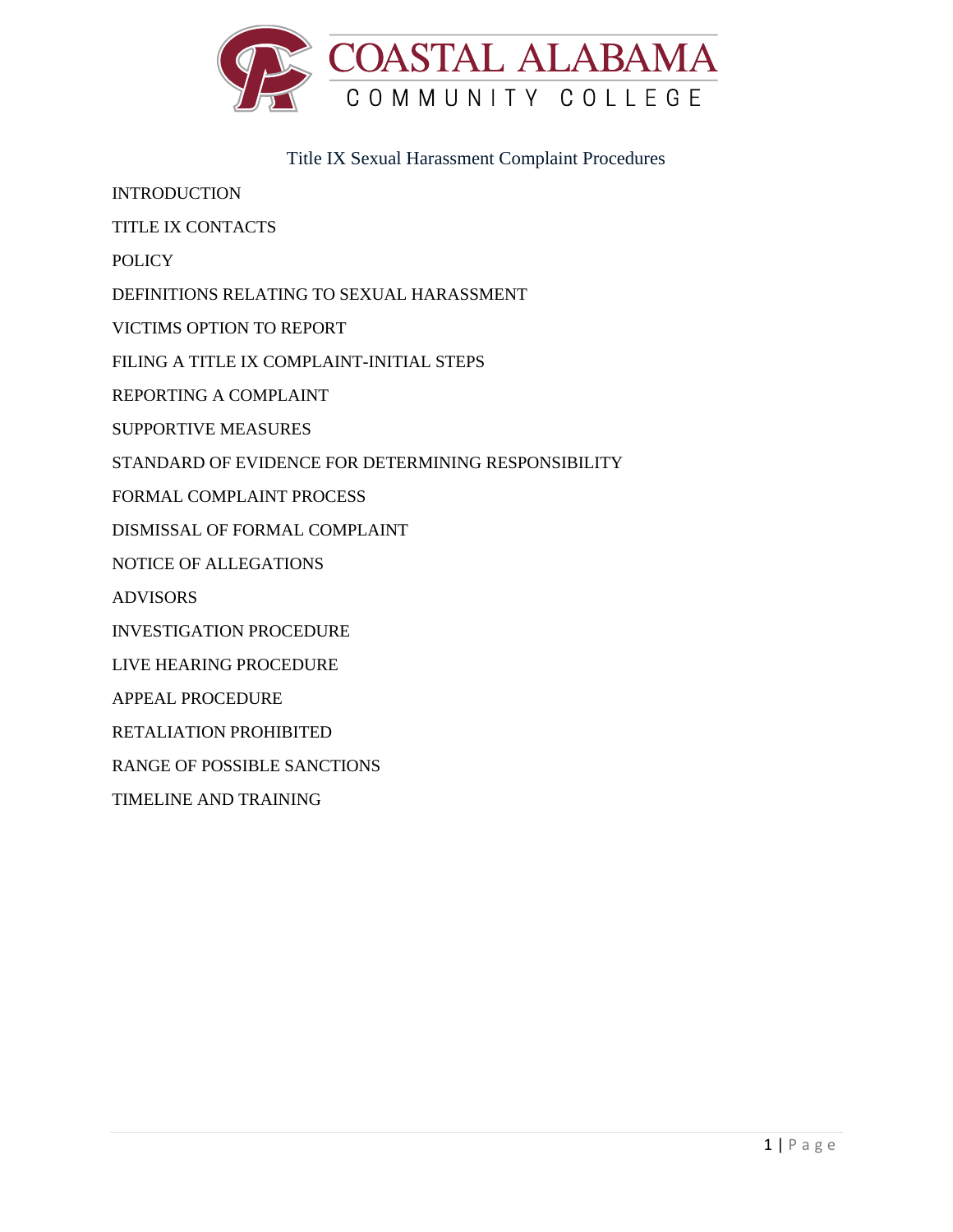

# **INTRODUCTION**

Coastal Alabama Community College is committed to providing a workplace and campus community free of sexual misconduct and harassment. As required by Title IX of the Education Amendments of 1972, the College does not discriminate on the basis of sex in its education programs and activities. This includes discrimination affecting employees of the college and applicants for employment, students and applicants for admission, or members of the public. All members of the College community are expected to conduct themselves in a manner that does not infringe upon the rights of others, whether on college premises or at any College owned off campus location and while participating in any educational program or activity of the College.

Sexual harassment, which includes sexual misconduct and sexual assault, is a form of sex discrimination which is prohibited under Title IX of the Education Amendments of 1972 and the Violence Against Women Act. This policy is intended to reaffirm the College's commitment to address sexual harassment and take steps to prevent its reoccurrence and preserve or restore equal access to the College's education programs and activities. Dating violence, domestic violence, and stalking may also be considered forms of sexual discrimination. Due to the seriousness of these offenses, the College has adopted specific policies and procedures, outlined in the Student Handbook, employment policies, and webpage, to address alleged instances of sexual harassment, sexual misconduct, sexual assault, dating violence, domestic violence, and stalking. The College believes that no person should bear the effects of sexual harassment alone. When such conduct occurs, the College's paramount concern is for the safety and wellbeing of those impacted. To support and assist students, the College provides a range of resources that include a trained counselor.

Under Title IX, individuals reporting allegations related to sexual harassment and/or sexual violence, have the right to a resolution of their complaint, to have the college conduct a prompt, thorough and impartial investigation, and to receive supportive measures to ensure the safety and wellbeing of the individuals involved and the college community.

When allegations of sexual harassment and/or sexual violence in any form are brought to the attention of the Title IX Coordinator, and if a responding party is found to have violated this policy, serious sanctions will be used to prevent its reoccurrence.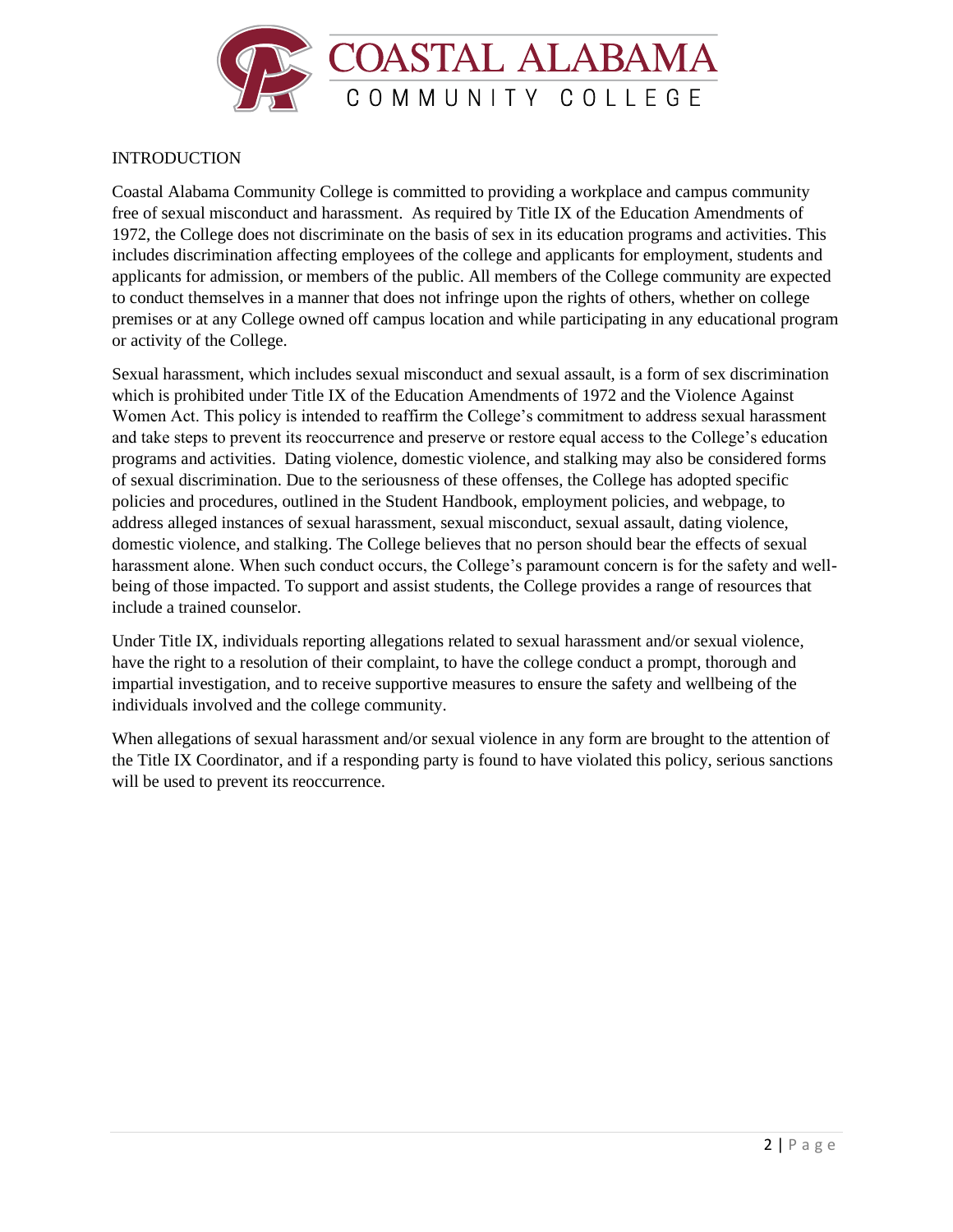

## TITLE IX CONTACTS

Coastal Alabama Community College does not tolerate or condone retaliation. Individuals wishing to report reporting sexual harassment and/or sexual violence and/or to make inquiries concerning the application of Title IX at the College may contact:

Student Complaints:

Dr. Celeste Robertson Student Conduct Administrator

1900 Highway 31 S

Bay Minette, AL 36507

251-580-2152

[Celeste.robertson@coastalalabama.edu](mailto:Celeste.robertson@coastalalabama.edu)

Employee Complaints:

Human Resources

1900 Highway 31 S

Bay Minette, AL 36507

251-580-4898

[Hr@coastalalabama.edu](mailto:Hr@coastalalabama.edu)

and/or

Assistant Secretary

U.S. Department of Education

Office for Civil Rights

Lyndon Baines Johnson Department of Education Building

400 Maryland Avenue, SW

Washington, DC 20202-1100

Telephone: 800-421-3481

Fax: 202-453-6012; TDD: 800-877-8339

Email: [OCT@ed.goc](mailto:OCT@ed.goc) (mailto: OCR@ed.gov)

Information regarding the Title IX Coordinator and their role will be provided to all faculty, staff, students, applicants for admissions, and applicants for employment. Also, this information is available on the College website at [www.coastalalabama.edu](http://www.coastalalabama.edu/) under the Title IX webpage.

Dean Vinson Bradley Dean of Student Services 1900 Highway 31 S Bay Minette, AL 36507 251-580-2103

[Vinson.bradley@coastalalabama.edu](mailto:Vinson.bradley@coastalalabama.edu)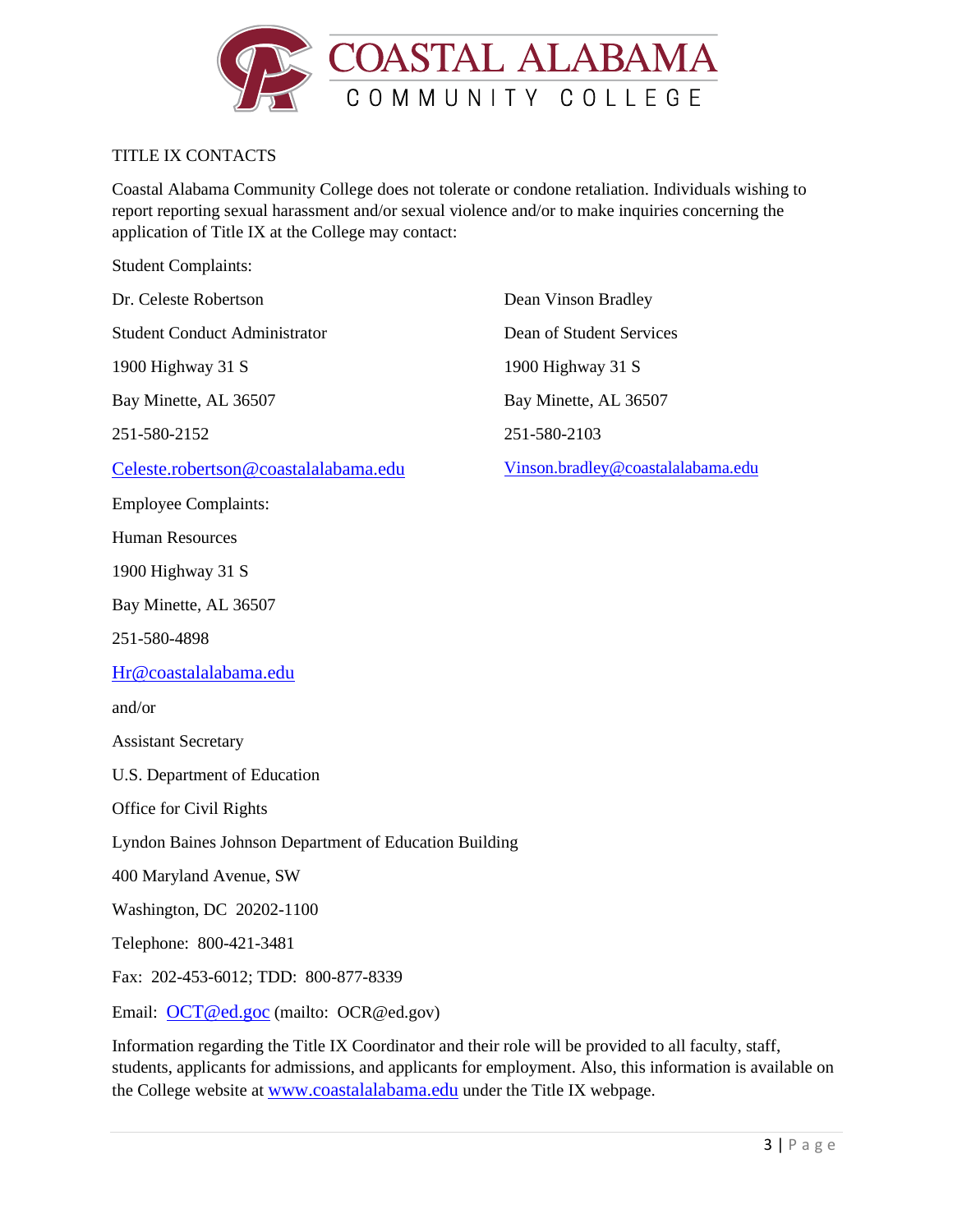

## **POLICY**

The U.S. Department of Education's [Office for Civil Rights](https://www2.ed.gov/about/offices/list/ocr/aboutocr.html) (OCR) enforces, among other statutes, Title IX of the Education Amendments of 1972. Title IX protects people from discrimination based on sex in education programs or activities that receive Federal financial assistance.

Title IX states that:

"No person in the United States shall, on the basis of sex, be excluded from participation in, be denied the benefits of, or be subjected to discrimination under any education program or activity receiving Federal financial assistance."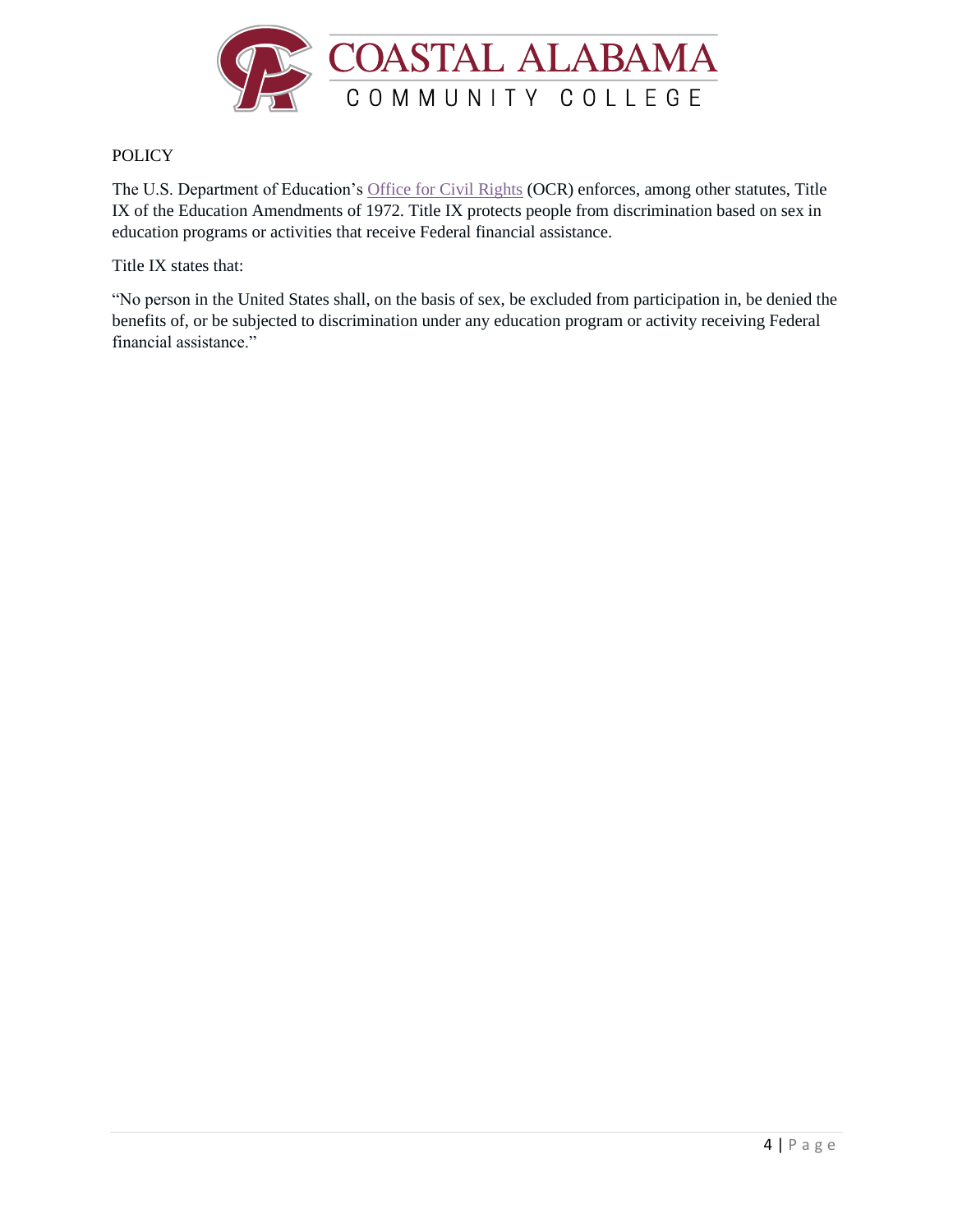

# DEFINITIONS RELATING TO SEXUAL HARASSMENT

Many terms are used in the context of sexual harassment. The following will provide some common definitions and examples.

Actual knowledge: The notice of sexual harassment or allegations of sexual harassment to the Title IX Coordinator or any official of the College who has authority to institute corrective measures of behalf of the College shall be deemed actual knowledge on the part of the College.

Complainant: is an individual who is alleged to be the victim of conduct that could constitute sexual harassment. For the purposes of this procedure a Complainant may be an individual applying for admission or employment, an employee, a student or an individual otherwise participating in or attempting to participate in the College's education programs and activities.

Respondent: is an individual who has been reported to be the perpetrator of conduct that could constitute sexual harassment.

Formal complaint: is a document filed by the complainant or signed by the Title IX Coordinator alleging sexual harassment against a respondent and requesting that the College investigate the allegation of sexual harassment. Note: At the time of filing a formal complaint, a complainant must be participating in or attempting to participate in an educational program or activity of the College at which the formal complaint is filed.

Consent: "Consent" must be informed, voluntary, and mutual and can be withdrawn at any time. There is no consent when there is force, expressed or implied, or when coercion, intimidation, threats, or duress is used. Whether or not a person has taken advantage of a position of influence over another person may be a factor in determining consent. Silence or absence of resistance does not imply consent. Past consent to sexual activity with another person does not imply ongoing future consent with that person or consent to that same sexual activity with another person.

Incapacitation: An individual who is incapacitated is unable to give consent to sexual contact. States of incapacitation include sleep, unconsciousness, intermittent consciousness, intoxication, or any other state where the individual is unaware that sexual contact is occurring or is otherwise unable to give informed and voluntarily consent. Incapacitation may also exist because of a mental or developmental disability that impairs the ability to consent to sexual contact. Example: A person who is taking pain medication and falls asleep under the influence of the medication can be incapacitated and not be able to give consent to sexual contact.

Sexual Misconduct: Committing sexual abuse, sexual assault, sexual harassment, sexual exploitation, or statutory rape, as defined below or under Alabama state law.

Harassment: The striking, shoving, kicking, or otherwise touching or making physical contact in regard to another for the purpose of harassing, annoying or alarming; and/or directing abusive or obscene language or making an obscene gesture toward someone for the purpose of harassing, annoying, or alarming. Example: Making or using persistent derogatory comments, epithets, or slurs that place a person in a hostile or fearful environment or where the person's safety is in jeopardy.

Sexual harassment: Conduct on the basis of sex that satisfies one or more of the following: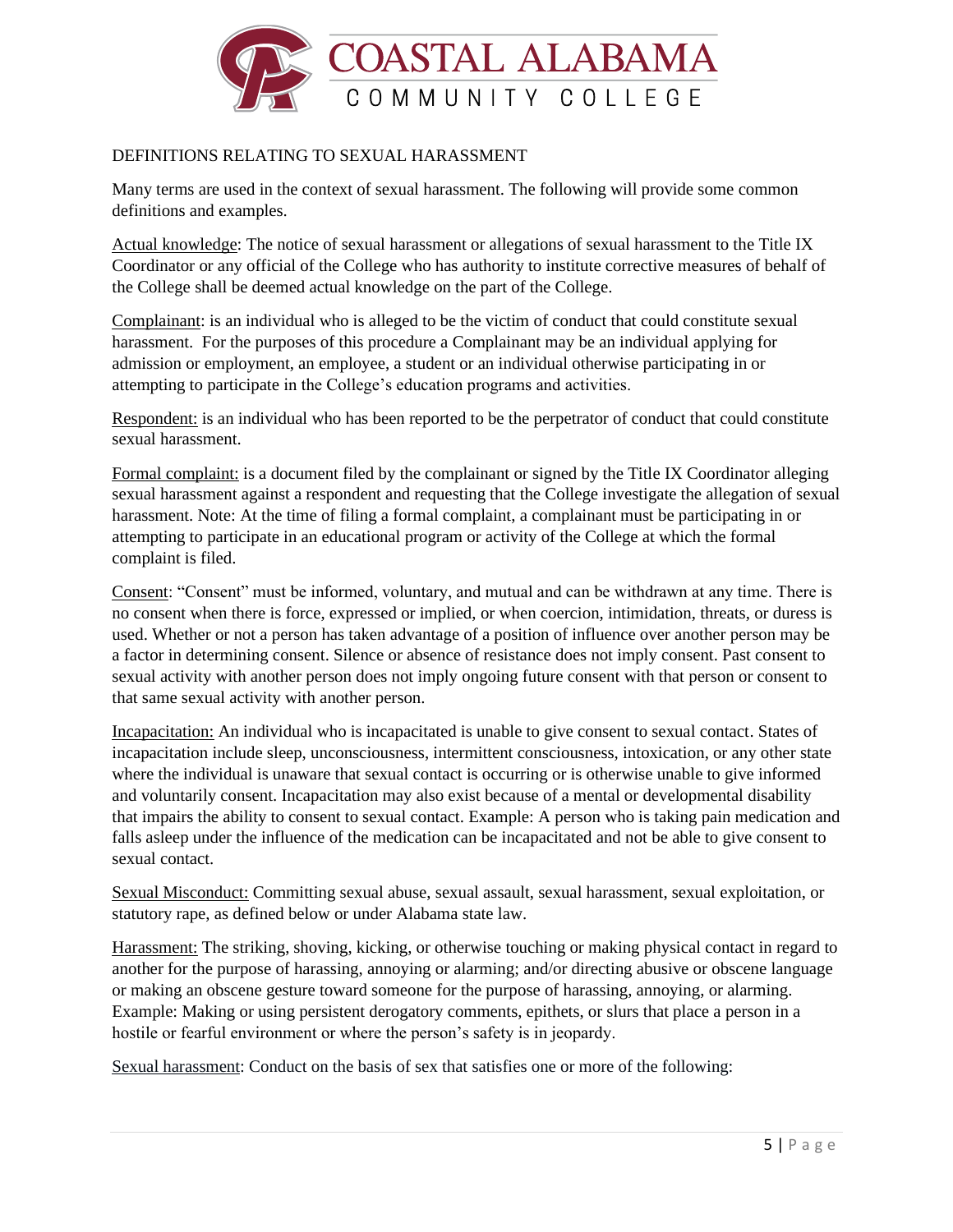

A school employee conditioning education benefits on participating in unwelcome sexual conduct (i.e. quid pro quo).

Unwelcomed conduct that a reasonable person would determine is so severe, pervasive, and objectively offensive that it effectively denies a person equal access to the school's education program or activity; or

Stalking, dating violence, or domestic violence.

Definitions of Sexually Based Offenses

Sexual abuse in the first degree:

(a) A person commits the crime of sexual abuse in the first degree if:

(1) He subjects another person to sexual contact by forcible compulsion; or

(2) He subjects another person to sexual contact who is incapable of consent by reason of being physically helpless or mentally incapacitated.

(b) Sexual abuse in the first degree is a Class C felony (Alabama Code 13A-6-66).

Sexual abuse in the second degree:

(a) A person commits the crime of sexual abuse in the second degree if:

(1) He subjects another person to sexual contact who is incapable of consent by reason of some factor other than being less than 16 years old; or

(2) He, being 19 years old or older, subjects another person to sexual contact who is less than 16 years old, but more than 12 years old.

(b) Sexual abuse in second degree is a Class A misdemeanor, except that if a person commits a second or subsequent offense of sexual abuse in the second degree within one year of another sexual offense, the offense is a Class C felony (Alabama Code 13A-6-67).

#### Rape in the first degree:

(a) A person commits the crime of rape in the first degree if:

(1) He or she engages in sexual intercourse with a member of the opposite sex by forcible compulsion; or

(2) He or she engages in sexual intercourse with a member of the opposite sex who is incapable of consent by reason of being physically helpless or mentally incapacitated; or

(3) He or she, being 16 years or older, engages in sexual intercourse with a member of the opposite sex who is less than 12 years old.

(b) Rape in the first degree is a Class A felony (Alabama Code 13A-6-61).

Rape in the second degree:

(a) A person commits the crime of rape in the second degree if: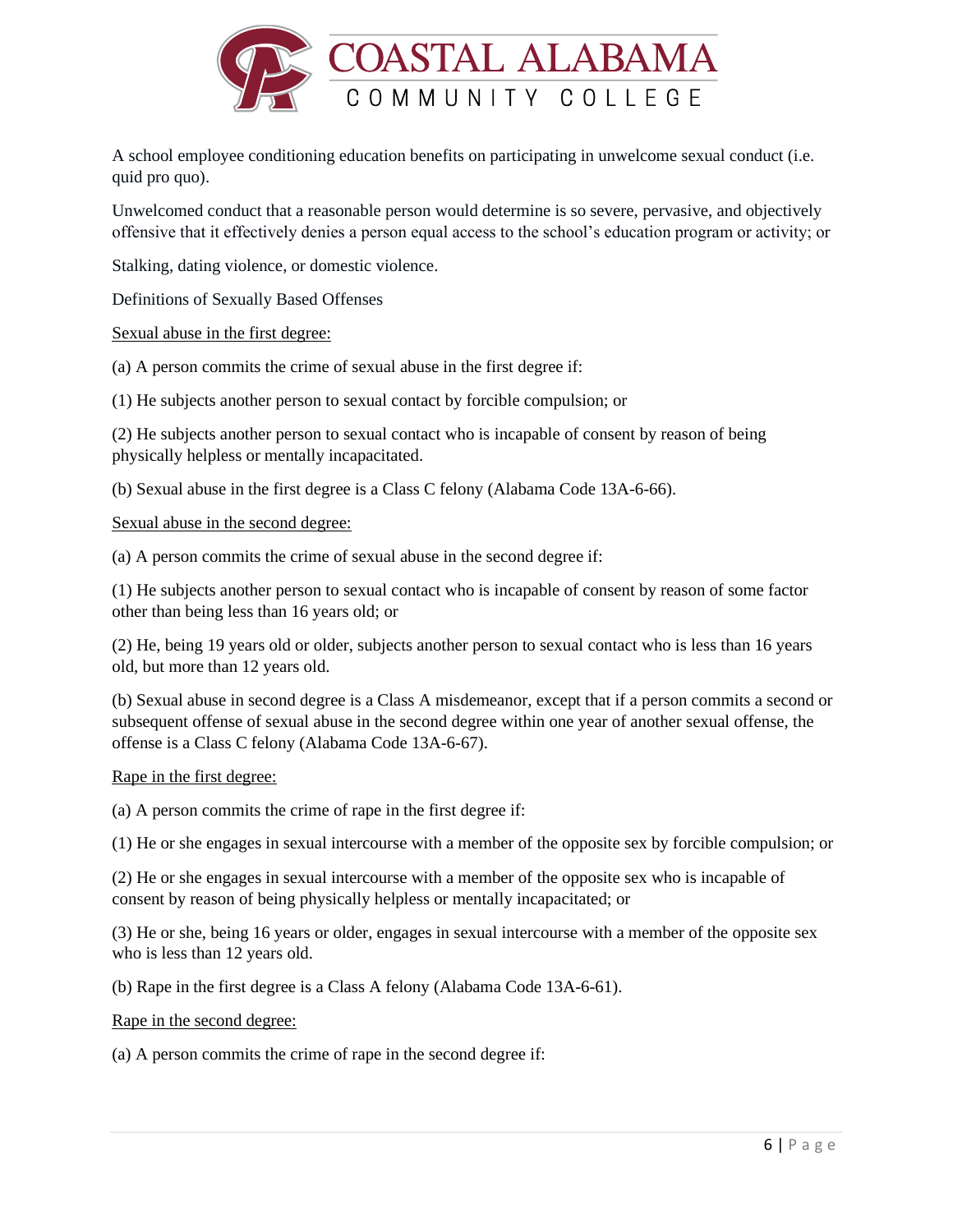

(1) Being 16 years old or older, he or she engages in sexual intercourse with a member of the opposite sex less than 16 and more than 12 years old; provided, however, the actor is at least two years older than the member of the opposite sex.

(2) He or she engages in sexual intercourse with a member of the opposite sex who is incapable of consent by reason of being mentally defective.

(b) Rape in the second degree is a Class B felony (Alabama Code 13A-6-62).

### Sodomy in the first degree:

(a) A person commits the crime of sodomy in the first degree if:

(1) He engages in deviate sexual intercourse with another person by forcible compulsion; or

(2) He engages in deviate sexual intercourse with a person who is incapable of consent by reason of being physically helpless or mentally incapacitated; or

(3) He, being 16 years old or older, engages in deviate sexual intercourse with a person who is less than 12 years old.

(b) Sodomy in the first degree is a Class A felony (Alabama Code 13A-6-63).

#### Sodomy in the second degree:

(a) A person commits the crime of sodomy in the second degree if:

(1) He, being 16 years old or older, engages in deviate sexual intercourse with another person less than 16 and more than 12 years old.

(2) He engages in deviate sexual intercourse with a person who is incapable of consent by reason of being mentally defective.

(b) Sodomy in the second degree is a Class B felony (Alabama Code 13A-6-64).

### Domestic Violence:

Includes felony or misdemeanor crimes of violence committed by a current or former spouse of the victim, by a person with whom the victim shares a child in common, by a person cohabitating with or has cohabitated with the victim as a spouse, or by any other person against an adult or youth victim who is protected from that person's acts under the domestic or family violence laws of the jurisdiction (34 U.S.C.12291(a)(8).

In Alabama, domestic violence includes felony and misdemeanor crimes of violence committed by a current or former spouse, parent, child, any person with whom the defendant has a child in common, a present or former household member, or a person who has or had a dating or engagement relationship with the defendant (Alabama Code Section 13A, Article 7 Domestic Violence in 1st, 2nd, and 3rd Degrees).

### Dating Violence:

Means violence committed by a person –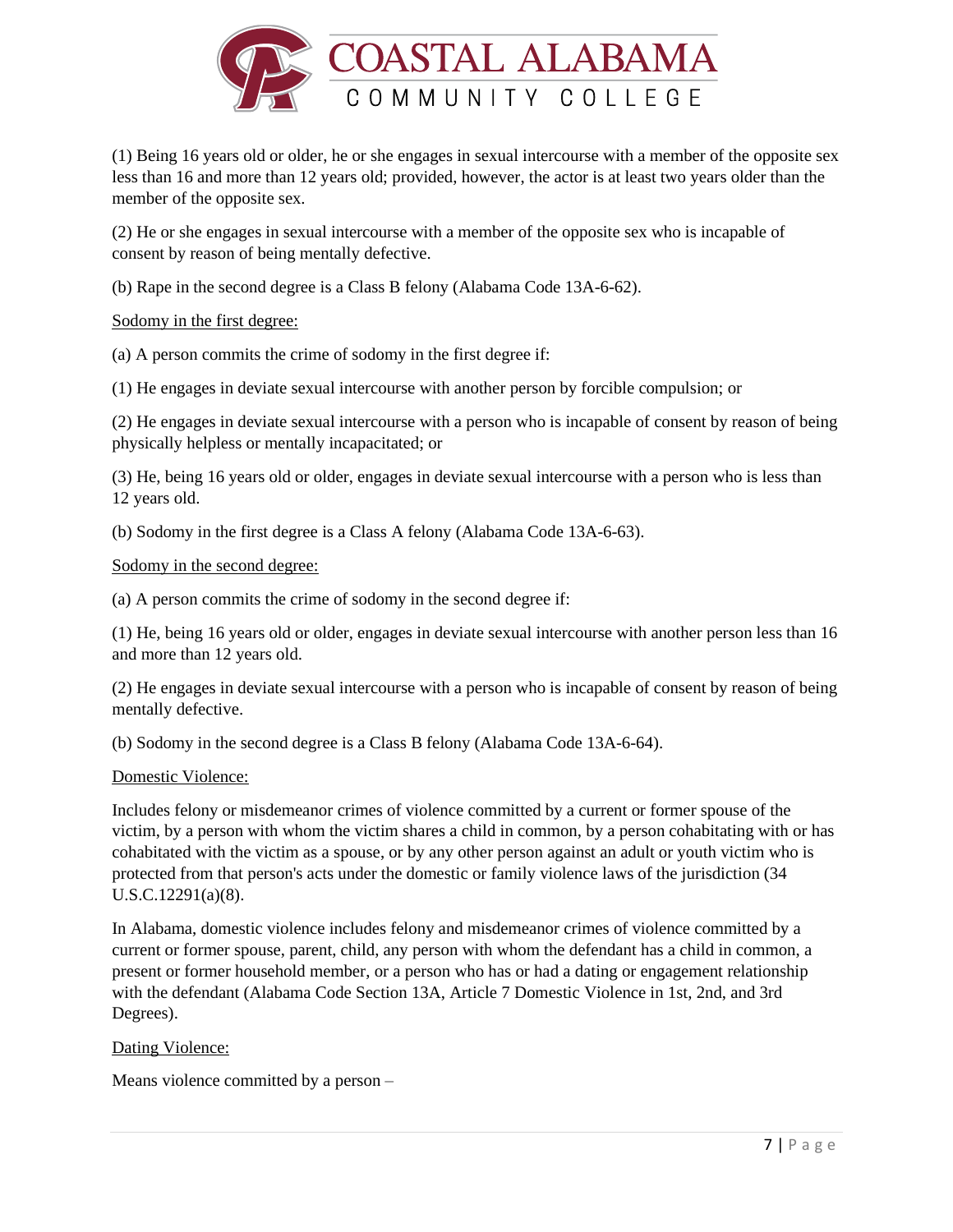

(a) Who is or has been in a social relationship of a romantic or intimate nature with the victim; and

(b) Where the existence of such a relationship will be determined based on a consideration of the following factors:

The length of the relationship,

The type of relationship,

The frequency of interaction between the persons involved in the relationship (34 U.S.C.12291(a) (10).

In Alabama, dating violence is covered under Alabama Code Section 13A, Article 7 Domestic Violence in 1st, 2nd, and 3rd Degrees.

## Stalking:

Means engaging in a course of conduct directed at a specific person that would cause a reasonable person to a) fear for his or her safety or the safety of others; or b) suffer substantial emotional distress 34 U.S.C.12291(a)(30).

In Alabama, stalking is when a person intentionally and repeatedly follows or harasses another person and who makes a threat, either expressed or implied, with the intent to place that person in reasonable fear of death or serious bodily harm (13A-6-90 Stalking in the first degree) or a person who, acting with an improper purpose, intentionally and repeatedly follows, harasses, telephones, or initiates communication, verbally, electronically, or otherwise, with another person, any member of the other person's immediate family, or any third party with whom the other person is acquainted, and causes material harm to the mental or emotional health of the other person, or causes such person to reasonably fear that his or her employment, business, or career is threatened, and the perpetrator was previously informed to cease that conduct (Section 13A-6-91 Stalking in the second degree).

### Sexual assault:

Means an offense classified as a forcible or nonforcible sex offense under the uniform crime reporting systems of the Federal Bureau of Investigation 20 U.S.C.1092 (f)(6)(A)(v).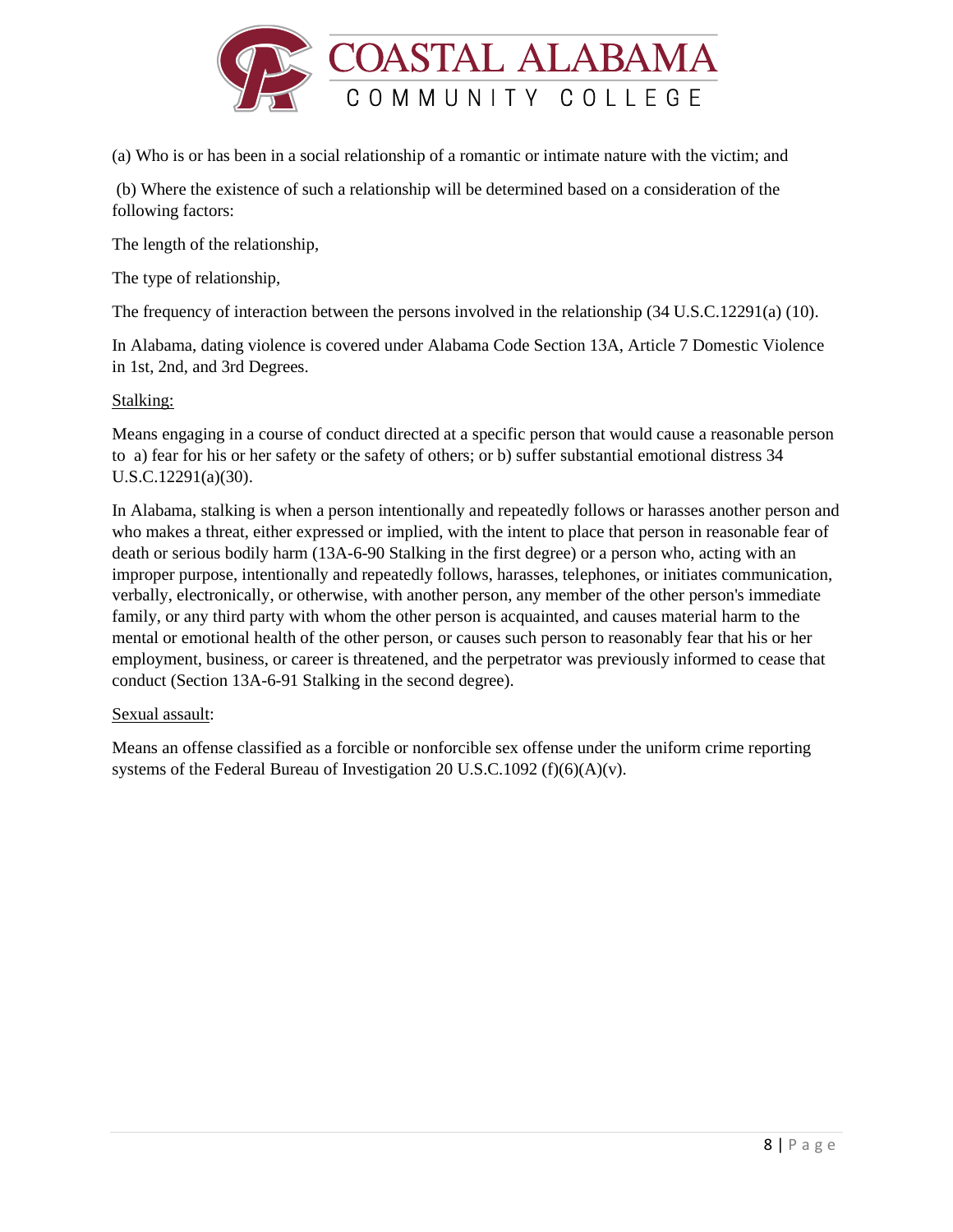

# VICTIMS OPTION TO REPORT

Students and employees who are victims of crime including rape, acquaintance rape, domestic violence, dating violence, sexual assault, or stalking, are encouraged by the College to report but do have the option not to report the incident to campus law enforcement, or local law enforcement. In those cases, the victim may still seek assistance confidentially from any victim service agency of their choosing.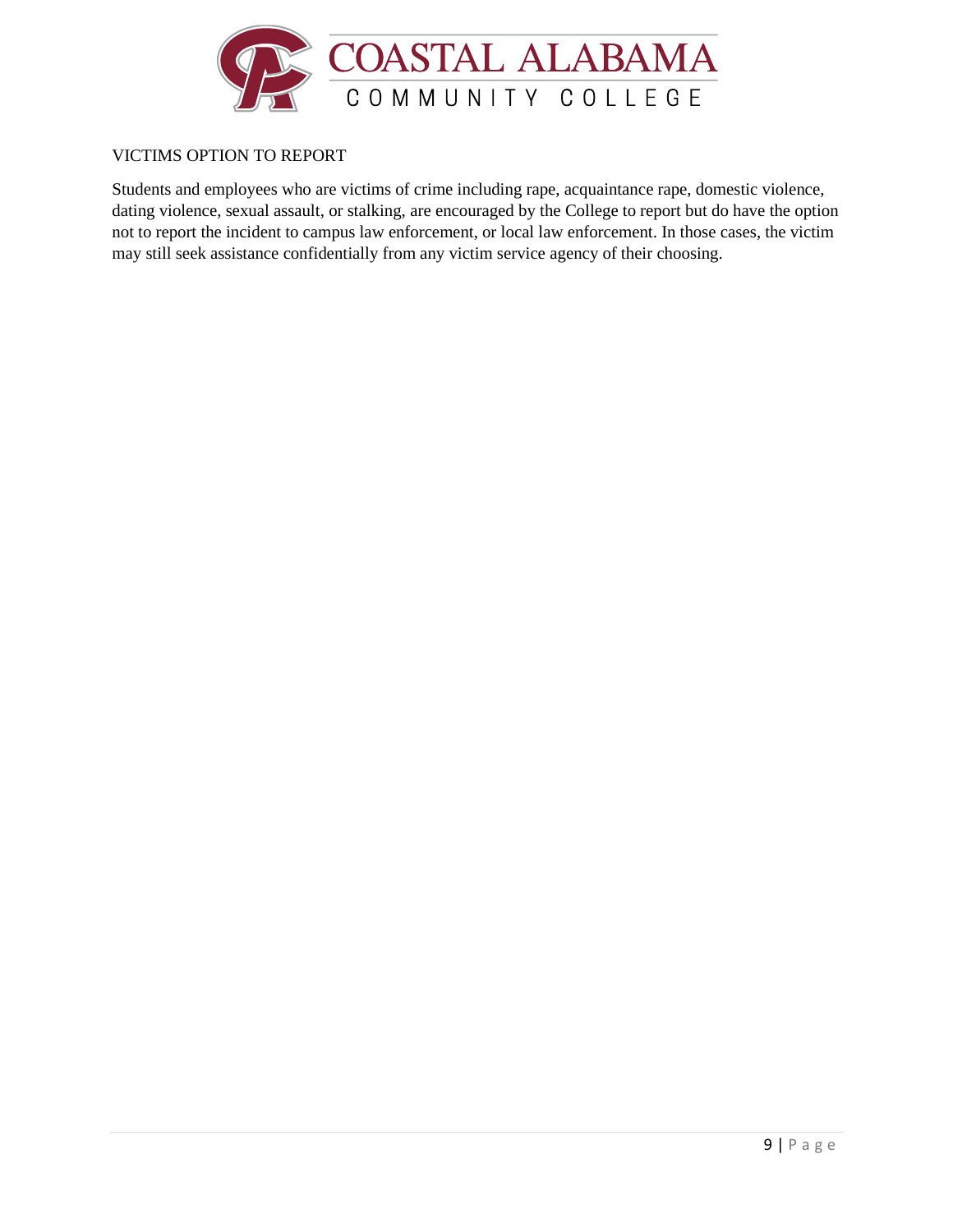

# FILING A TITLE IX COMPLAINT-INITIAL STEPS

Any student or employee of the College or applicant for employment or admission who has a complaint against a student or a member of the College faculty, staff, or administration concerning sexual harassment (Title IX of the Educational Amendments of 1972) or has knowledge of any conduct constituting sexual harassment in an educational program or activity of the College or which occurred on property owned by the College or controlled by the College should report the complaint to the campus Title IX Coordinator. An educational program or activity of the College includes, but is not limited to locations, events or circumstances over which the College exercised substantial control over both the respondent and the context in which the sexual harassment occurs, and also includes buildings owned or controlled by a student organization that is officially recognized by the College.

### REPORTING A COMPLAINT

Any individual may report sexual harassment incident to Title IX Coordinator in person, by email, by telephone, or in writing. The report must include the names of the Complainant(s) and Respondent(s), approximate date of incident, facts of the incident, and contact information for the person submitting the complaint.

The Title IX Coordinator will respond in writing to the person submitting the complaint as soon as practicable, but not exceeding five (5) business days. If the person submitting the complaint is not the Complainant, the Title IX Coordinator will also contact the Complainant within five (5) business days.

If after a discussion with the Complainant, the Title IX Coordinator determines that the complaint does not qualify as a Title IX Complaint, the Title IX Coordinator will notify the Complainant in writing and may redirect the Complaint to the appropriate committee.

If after a discussion between the Complainant and the Title IX Coordinator, the Title IX Coordinator determines that the complaint meets the criteria of a Title IX Complaint and the Complainant requests to file a formal complaint, the Title IX Coordinator will initiate the formal complaint process.

#### SUPPORTIVE MEASURES

Supportive measures mean non-disciplinary, non-punitive individualized services offered as appropriate, as reasonably available, and without fee or charge to the complainant or the respondent before or after the filing of a formal complaint or where no formal complaint has been filed. Such measures are designed to restore or preserve equal access to the College's education program or activity without unreasonably burdening the other party, including measures designed to protect the safety of all parties or the College's educational environment, or deter sexual harassment. Supportive measures may include counseling, extensions of deadlines or other course-related adjustments, modifications of work or class schedules, campus escort services, mutual restrictions on contact between the parties, changes in work or housing locations, leaves of absence, increased security and monitoring of certain areas of the campus, and other similar measures. The College must maintain as confidential any supportive measures provided to the complainant or respondent, to the extent that maintaining such confidentiality would not impair the ability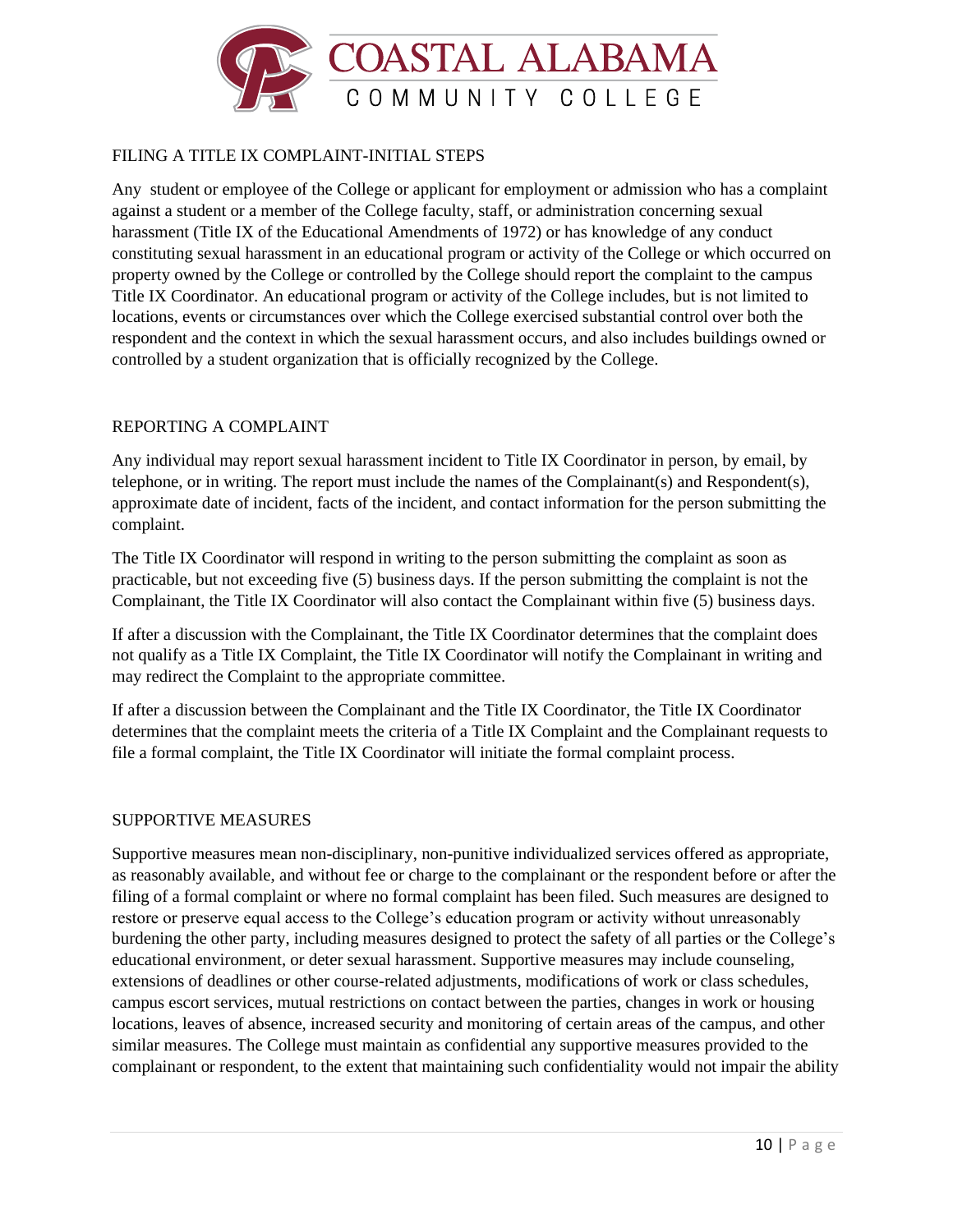

of the College to provide the supportive measures. The Title IX Coordinator is responsible for coordinating the effective implementation of supportive measures.

Supportive measures will be offered to the Complainant within five (5) business days of receipt of the complaint.

Supportive measures will be offered to the Respondent simultaneously with the Notice of Allegations.

# STANDARD OF EVIDENCE FOR DETERMINING RESPONSIBILITY

For the purposes of College Title IX procedures, the College will use a "preponderance of evidence" standard for determining responsibility. Preponderance of the Evidence means evidence which is of greater weight or more convincing than the evidence which is offered in opposition to it; that is evidence which as a whole shows that the fact sought to be proved is more probable than not.

## FORMAL COMPLAINT PROCESS

A formal complaint must be submitted in electronic (email) or written format to the Title IX Coordinator and must be signed by the Complainant. If under the circumstances a formal complaint should be pursued notwithstanding a Complainant's desire not to file a formal complaint, the Title IX Coordinator may sign the complaint. The complaint must include the following:

- the date of the original complaint,
- names of Complainant and Respondent,
- facts and description of the complaint, and
- the request to investigate complaint.

A Complainant must be participating in or attempting to participate in a College sponsored program or activity at the time the complaint is filed.

### DISMISSAL OF FORMAL COMPLAINT

The College may dismiss a formal complaint or allegations therein if:

- the Complainant informs the Title IX Coordinator in writing that the Complainant desires to withdraw the formal complaint or allegations therein,
- the Respondent is no longer enrolled or employed by the school, or
- specific circumstances prevent the school from gathering sufficient evidence to reach a determination.

The College must dismiss a formal complaint or allegations therein if:

- the allegations do not meet the definitions of sexual harassment
- the alleged conduct did not occur within the United States, or
- the alleged conduct did not occur within a College sponsored program or activity.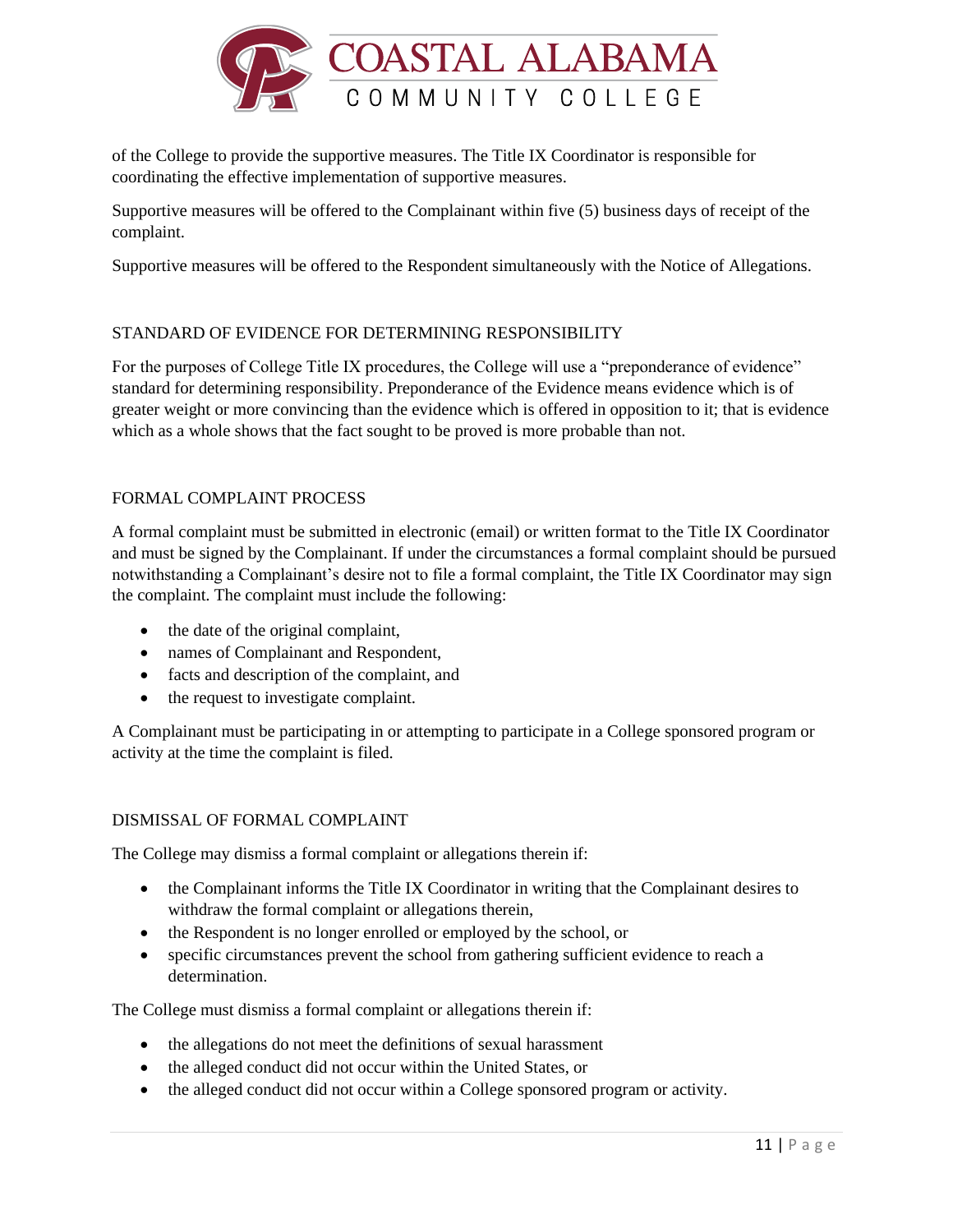

If the College determines the formal complaint or allegations therein will be dismissed, the Title IX Coordinator will provide written notice to both parties of the dismissal of allegations, and the reason for dismissal within five (5) business days of the decision to dismiss the complaint.

# NOTICE OF ALLEGATIONS

The Title IX Coordinator will provide simultaneous written notice of allegations, including sufficient details, and intent to investigate to the Complainant and Respondent no later than ten (10) calendar days after receipt of the formal complaint. The Title IX Coordinator will also provide both parties with the formal complaint, grievance and appeal process, possible sanctions and remedies, and availability of advisors. The written notice shall include a statement that the respondent is presumed not responsible for the alleged conduct, that the parties and their advisors may review and inspect evidence, and advise the parties of the provisions of the College Code of Conduct relating to making false statements or submitting false information during the grievance process.

The Title IX Coordinator will additionally notify the Title IX investigator of the pending investigation and provide a copy of the formal complaint.

#### ADVISORS

In addition to providing the Complainant and Respondent with written notice of allegations and intent to investigate, the Title IX Coordinator will inform the parties of the availability of advisors. Both parties shall have the right to retain, at the respective party's own cost, the assistance of legal counsel or another personal representative advisor. In the alternative, either or both parties may also request an advisor provided by the College.

Only an advisor may conduct cross-examination during the live hearing.

Neither party may dismiss a College appointed advisor.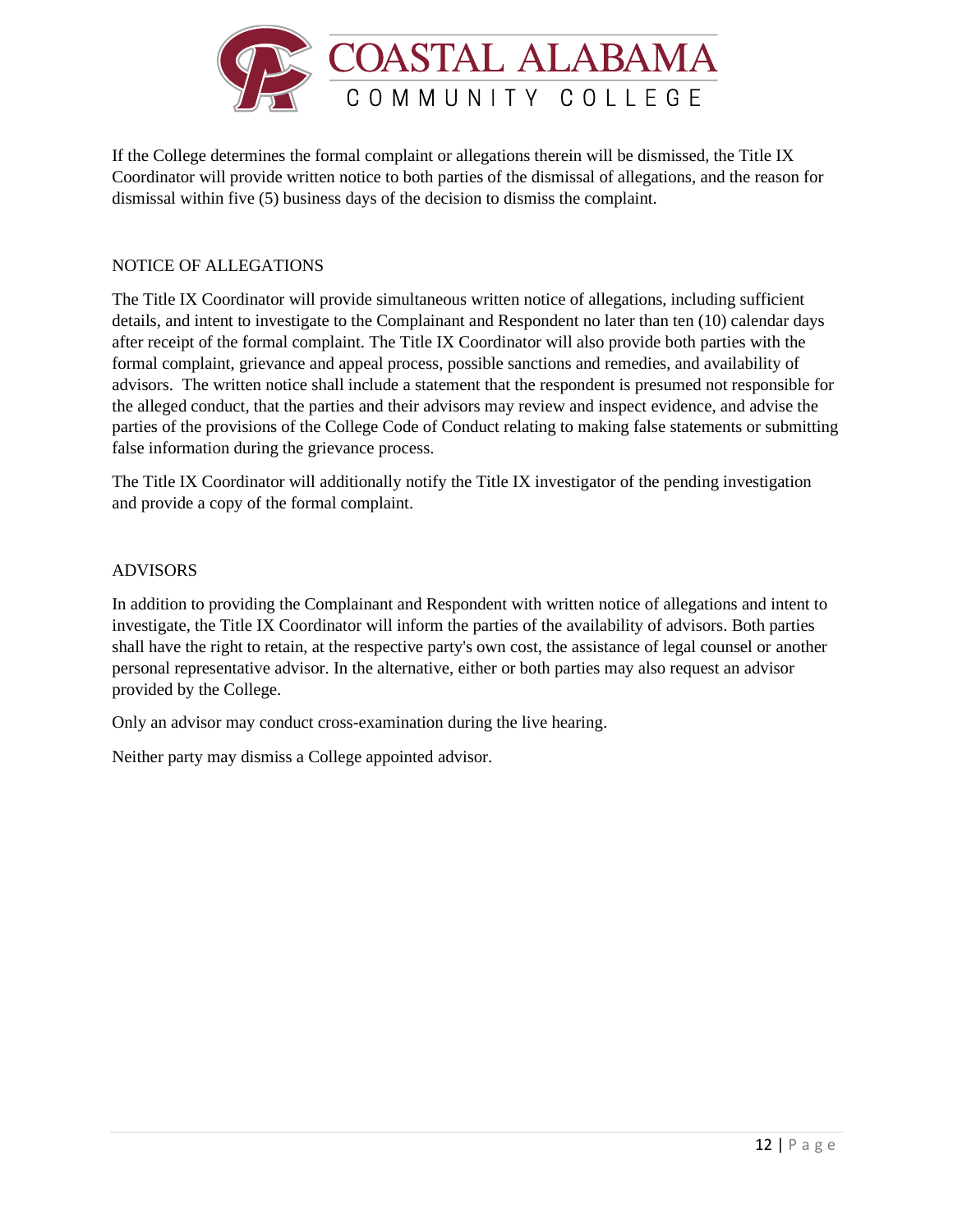

## INVESTIGATION PROCEDURE

The Title IX investigator is responsible for conducting an investigation of the submitted formal complaint. The Title IX investigator will have received Title IX investigator training within the current academic year.

The burden of proof and the burden of gathering evidence sufficient to reach a determination regarding responsibility rest on the College and not on the parties.

The Title IX investigator will notify the Complaint and Respondent in writing of the intent to investigate within five (5) business days of receipt of the formal complaint and will commence interviews within ten (10) business days or receipt of the formal complaint. The Title IX investigator will notify the Complainant and Respondent and their respective advisors in writing of all individuals the investigator intends to interview.

Either party may identify other witnesses with relevant information for interview or other evidence for review by the investigator.

The Title IX investigator will conduct a factual investigation of the formal complaint and shall research applicable statutes, regulations, and/or policies, if any. The Title IX investigator will notify any interviewees in writing of the intent to interview. Interviewees will have at least five (5) business days' notice of an interview. Notice will include the participants, date, place, purpose, and time of the interview.

The College will provide an equal opportunity for the parties to present witnesses, including fact and expert witnesses, and other inculpatory (tending to establish fault or guilt) and exculpatory (clearing or tending to clear from alleged fault or guilt) evidence. Creditability determinations may not be based on a person's status as a complainant, respondent or witness.

The College will provide the parties with the same opportunities to have others present during any grievance proceeding, including the opportunity to be accompanied to any related meeting or proceeding by the advisor of their choice, who may be, but is not required to be, an attorney, and not limit the choice or presence of advisor for either the complainant or respondent in any meeting or grievance proceeding; however, the College may establish restrictions regarding the extent to which the advisor may participate in proceedings, as long as the restrictions apply equally to both parties.

The College will provide both parties an equal opportunity to inspect and review any evidence obtained as part of the investigation that is directly related to the allegations raised in a formal complaint, including the evidence upon which the College does not intend to rely in reaching a determination regarding responsibility and inculpatory or exculpatory evidence whether obtained from a party or other source, so that each party can meaningfully respond to the evidence prior to conclusion of the investigation.

The College will make all such evidence subject to the parties' inspection and review available at any hearing to give each party equal access opportunity to refer to such evidence during the hearing, including for purposes of cross-examination.

Prior to the completion of the investigative report, the Title IX investigator will submit all reviewed evidence to the Title IX Coordinator.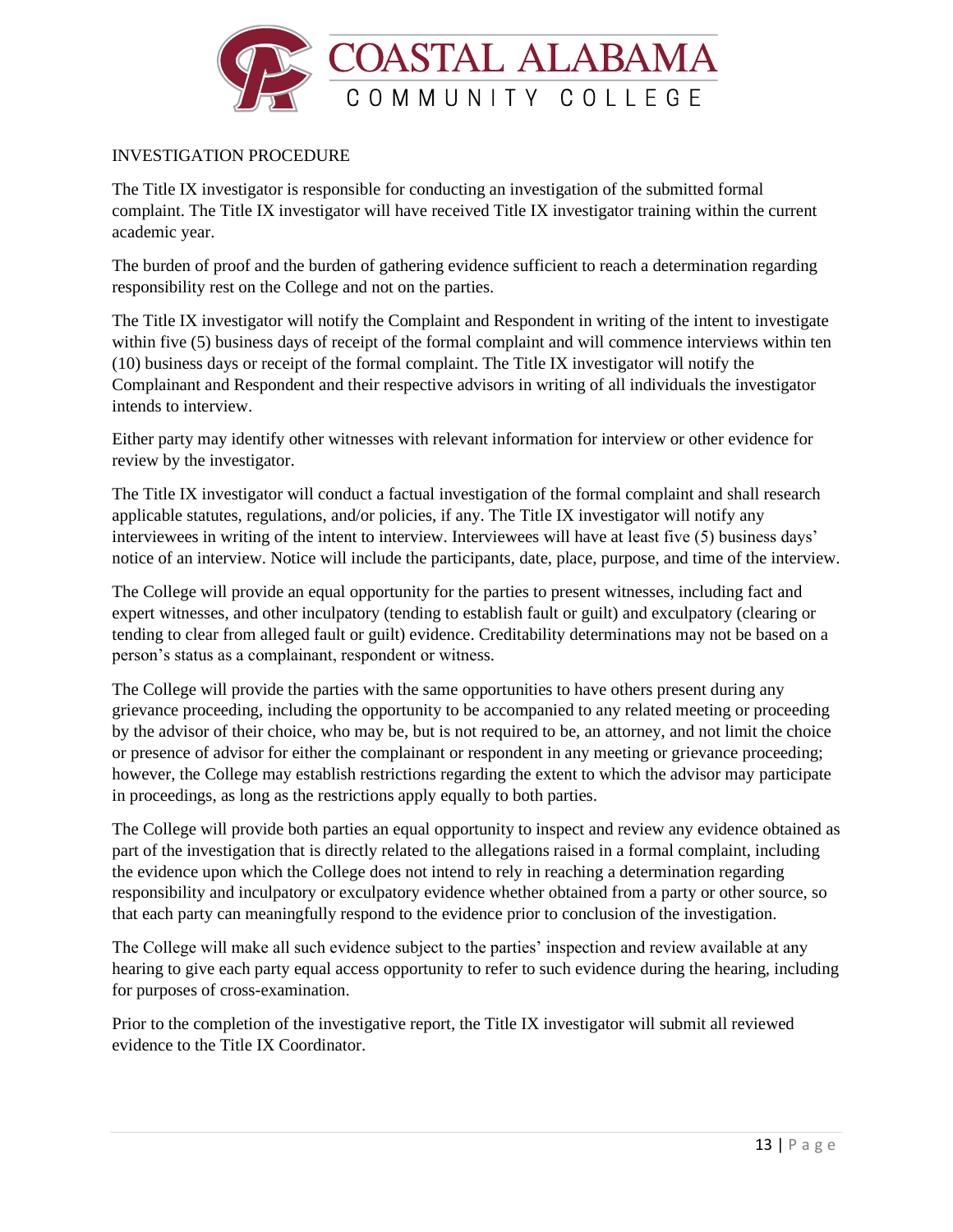

The Title IX Coordinator will provide copies of all evidence reviewed during the investigation to the Complainant, Respondent, and their respective advisors. All parties will have ten (10) business days to review the evidence and respond in writing to the Title IX Coordinator.

After the ten (10) business day review period, the Title IX Coordinator will direct any responses from the Complainant, Respondent, or their respective advisors to the Title IX Investigator for additional review. The Title IX Investigator will submit a final report and the reviewed evidence to the Title IX Coordinator. At least 10 days prior to the live hearing, the Title IX Coordinator will simultaneously provide the Complainant, Respondent, their respective advisors, with the final report and all reviewed evidence for their review and written response. The President will select a Hearing Officer to conduct the live hearing. The Hearing Officer shall be provided a copy of the investigative report and reviewed evidence.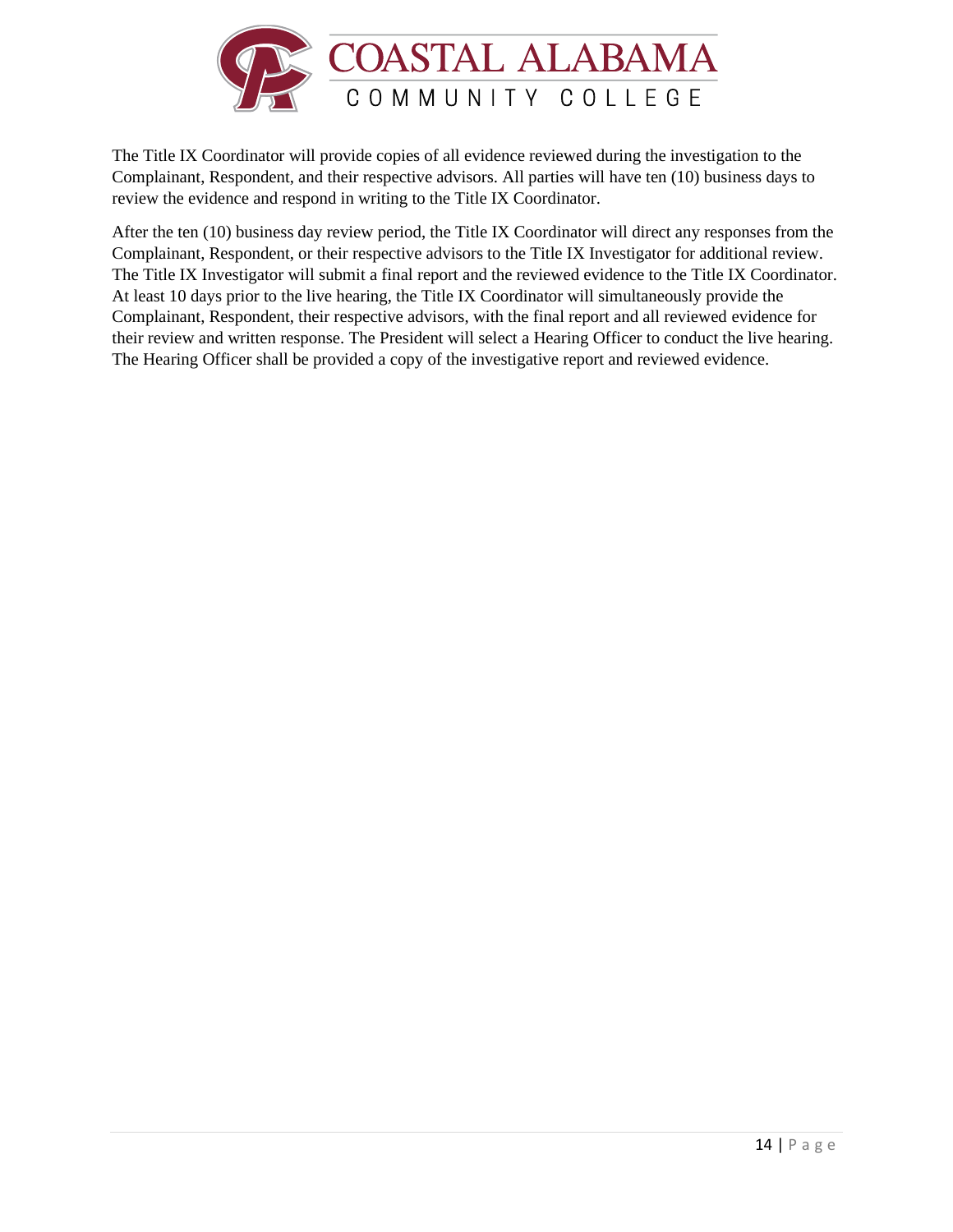

### LIVE HEARING PROCEDURE

Upon receipt of the final investigative report, the Hearing Officer will convene a Decision Maker panel and schedule a live hearing. The panel will consist of three (3) individuals selected by the Hearing Officer who have completed Decision Maker training during the current academic year. The Hearing Officer will designate one of the Decision Makers as Primary Decision Maker. Hearing Officer will notify the Complainant, Respondent, their respective advisors, Title IX Coordinator, Title IX Investigator, witnesses named in the final report, and the Decision Makers of the live hearing date within five (5) business days of receipt of the final investigative report. The live hearing date must provide the Complainant, Respondent, and their respective advisors with no less than ten (10) business days to review the final investigative report and all supporting evidence.

The hearing must be a live, recorded hearing with the opportunity for both advisors to conduct crossexaminations. The hearing shall be recorded by either a court reporter or on audio or video tape or by another electronic recording medium. In addition, all items offered into evidence by the parties, whether admitted into evidence or not, shall be marked and preserved as part of the hearing record.

Upon request, the Complainant and Respondent may participate in the hearing via on-campus video conferencing provided that all parties, including the Decision-Making Panel, are able to see and hear the party or witness answering questions in real-time.

The Hearing Officer, Decision Makers, Complainant, Respondent, and their respective advisors will attend the hearing. The Title IX investigator, Title IX Coordinator and witnesses will be called to provide testimony if requested by the Decision Makers, parties or their respective advisors.

If a party does not have an advisor present at the live hearing, the College shall provide without fee or charge to that party, an advisor of the College's choice, who may be, but is not required to be an attorney.

The hearing process will consist of:

- Opening statement by Hearing Officer
- Review of hearing procedures, formal complaint and notice of allegations by Hearing Officer
- Review of potential hearing outcomes and sanctions by Hearing Officer
- Complainant Testimony
- Cross-examination of Complainant by Respondent advisor
- Testimony of Witnesses of Complainant
- Cross-examination of Complainant Witnesses by Respondent advisor
- Respondent Testimony
- Cross-examination of Respondent by Complainant advisor
- Witnesses of Respondent Testimonies
- Cross-examination of Respondent Witnesses by Complainant advisor
- Decision Maker inquiries
- Review of appeal process by Hearing Officer
- Closing statement by Hearing Officer
- Dismissal of parties
- Decision Maker deliberations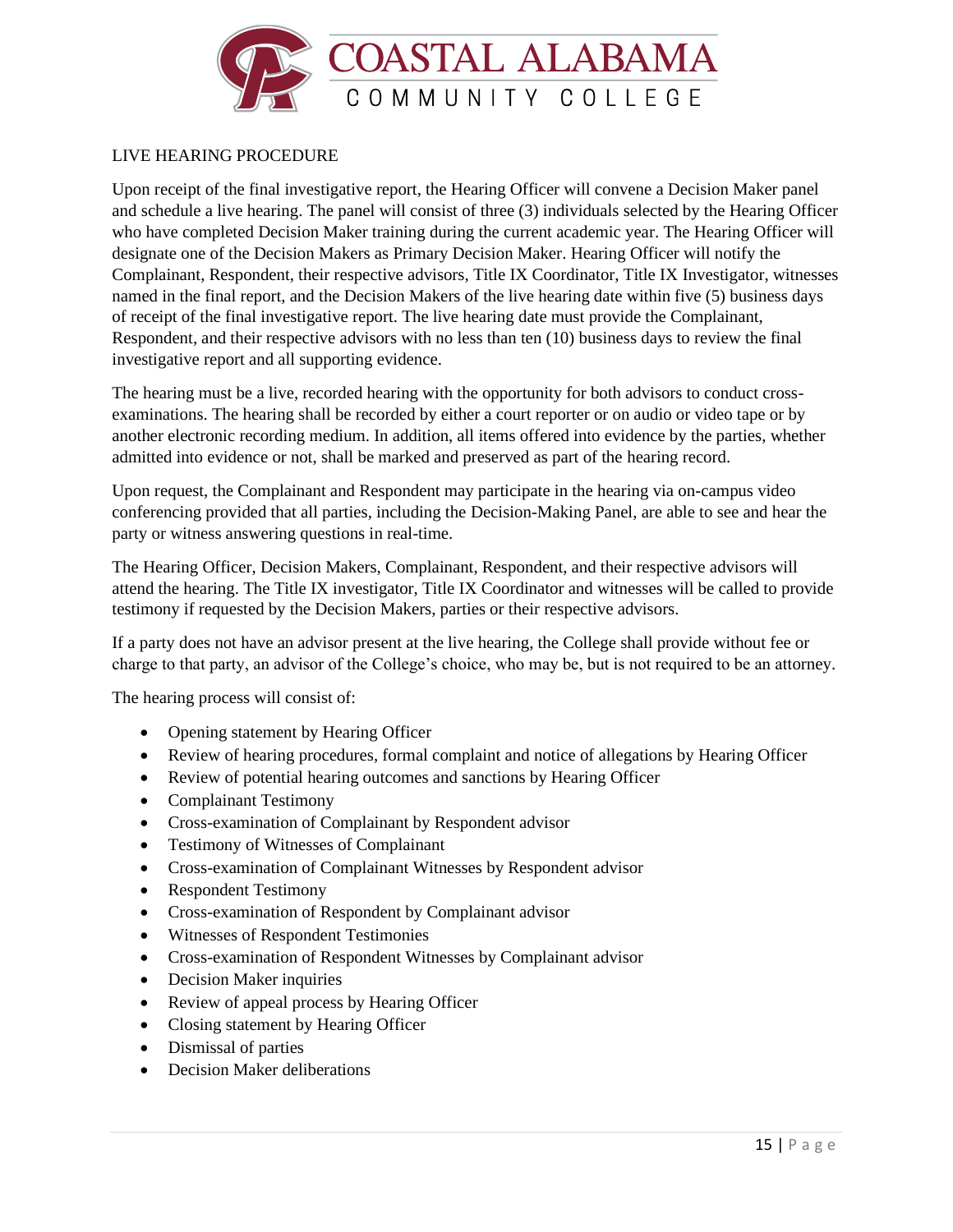

At the hearing, the Hearing Officer shall read the hearing procedures, notice of allegations, formal complaint, potential hearing outcomes, and potential sanctions. After the Hearing Officer concludes opening statements, the Complainant shall have the opportunity to present such oral testimony and offer such other supporting evidence as deemed relevant to the formal complaint. After Complainant testimony, the Respondent advisor may conduct cross-examination. The Decision Makers may question the Complainant after the cross-examination.

The Complainant may call witnesses to provide testimony as deemed appropriate to the formal complaint. The Respondent advisor may conduct cross-examination of the witnesses. The Decision Makers may question the witnesses after the cross-examination.

The Respondent shall then be given the opportunity to present such testimony and offer such other evidence as deemed relevant to the Respondent's defense against the formal complaint. After Respondent testimony, the Complainant advisor may conduct cross-examination. The Decision Makers may question the Respondent after the cross-examination.

The Respondent may call witnesses to provide testimony as deemed appropriate to the formal complaint. The Complainant advisor may conduct cross-examination of the witnesses. The Decision Makers may question the witnesses after the cross-examination.

Only relevant cross-examination and other questions may be asked of a party or witness.

During cross-examination, the advisor will pose each question orally to the Primary Decision Maker. The Primary Decision Maker will determine if the Complainant, Respondent, or witnesses may respond to the question. If the Primary Decision Maker chair determines that the question is not relevant, the Primary Decision Maker will explain the rationale for dismissing the question. Rape shield protection is provided for Complainants which deems irrelevant questions and evidence about a Complainant's prior sexual behavior unless offered to prove that someone other than the Respondent committed the alleged misconduct or if the questions and evidence concern specific incidents of Complainant's prior sexual behavior with respect to the Respondent and offered to prove consent.

If a witness or party is not available or declines cross-examination, the decision makers must not rely on any statement of that witness in reaching a determination regarding responsibility; provided, however, that the decision makers cannot draw an inference about the determination regarding responsibility based solely on a party or witness's absence from the live hearing or refusal to answer cross-examination or other questions.

Upon conclusion of the presentation of the evidence and cross-examinations, the Hearing Officer shall read the appeal process and closing statements. The Complainant, Respondent, their respective advisors and all witnesses shall be dismissed.

The Decision Makers will deliberate to determine if the Respondent is deemed responsible and submit a written hearing report which contains:

- identification of the allegations potentially constituting sexual harassment.
- a description of the procedural steps taken from the receipt of the formal complaint through determination, including any notifications to the parties, interviews with parties and witnesses, site visits, methods used to gather other evidence, and hearings held.
- findings of fact supporting the determination.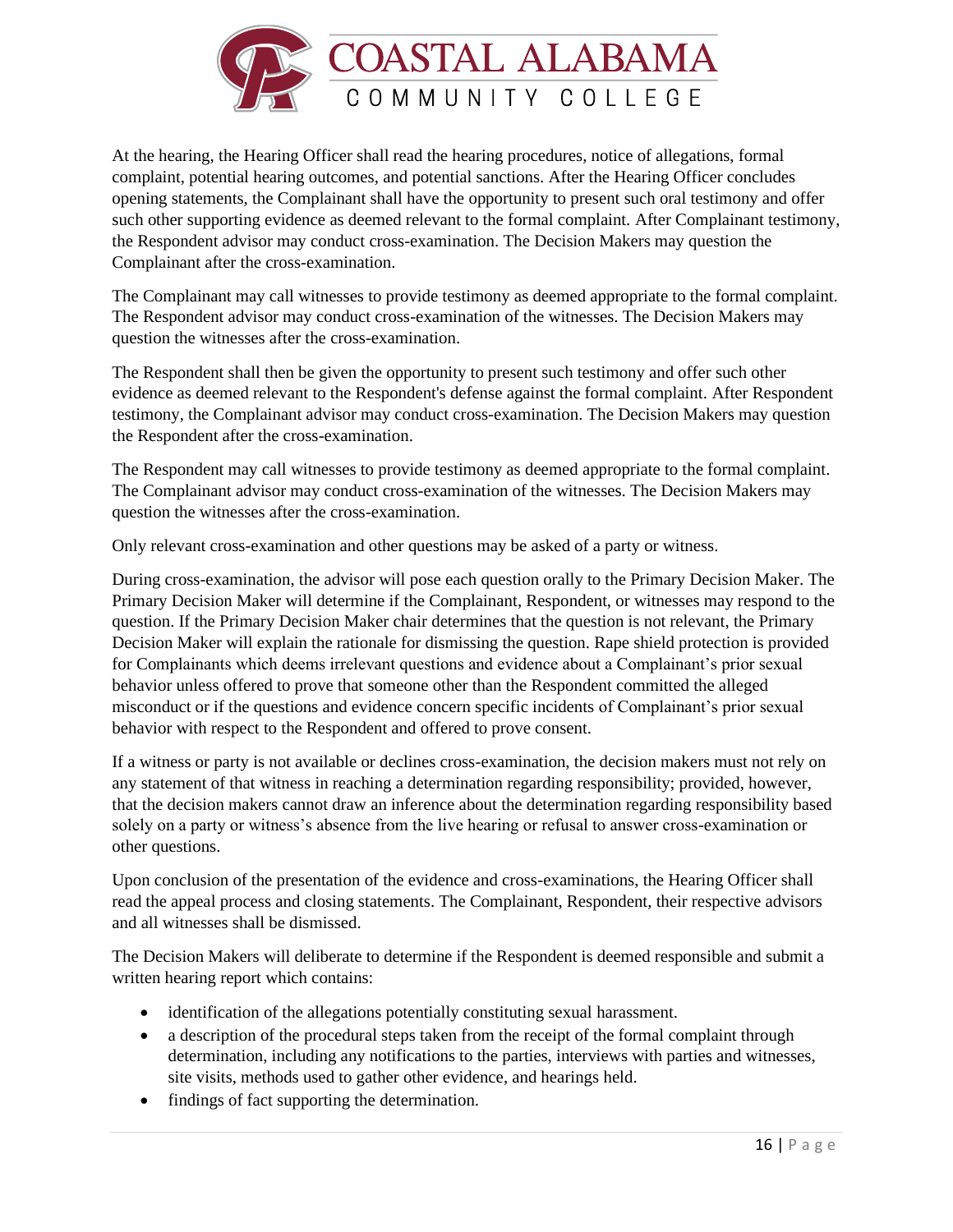

- conclusions regarding the application of the College's code of conduct to the facts.
- a statement of, and rationale for, the result as to each allegation, including a determination regarding responsibility, any disciplinary sanctions the College imposes on the respondent, and whether remedies designed to restore or preserve equal access to the College's education program or activity will be provided by the College to the complainant; and
- the College's procedures and permissible bases for the complainant and respondent to appeal.

The Primary Decision Maker will submit the hearing report to the Hearing Officer within ten (10) business days of the live hearing.

The Hearing Officer will submit the hearing report simultaneously to the Title IX Coordinator, Complainant, Respondent, and their respective advisors within three (3) business days of receipt of the hearing report.

The College must provide the written determination to the parties simultaneously. The determination regarding responsibility becomes final either on the date that the College provides the parties with the written determination of the result of the appeal, if an appeal is filed, or if an appeal is not filed, the date on which an appeal would no longer be considered timely.

The Title IX Coordinator will retain the recording of the hearing, the hearing report, the investigative report, and all evidence obtained during the investigation and all evidence offered at the hearing.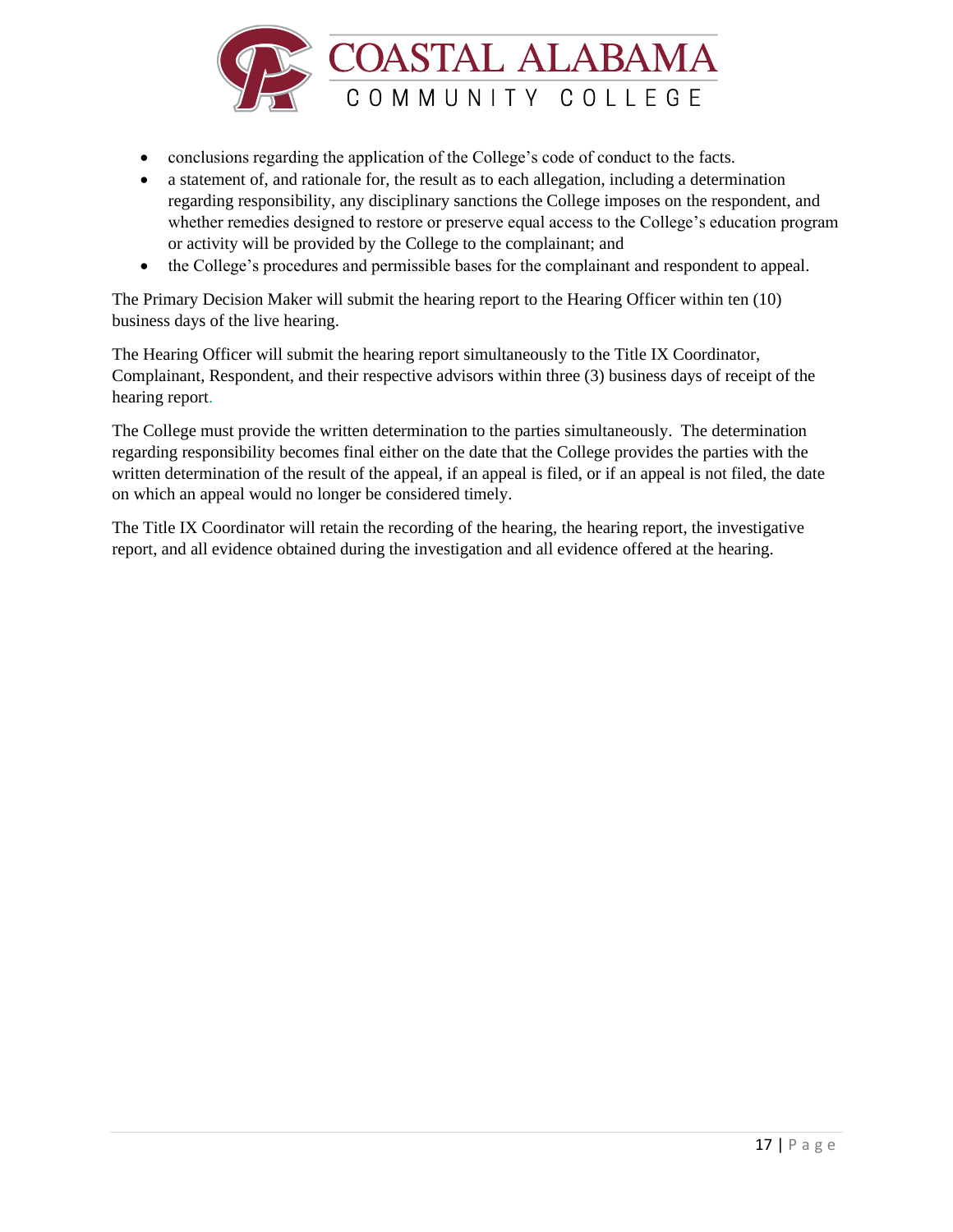

## APPEAL PROCEDURE

Appeals of a determination regarding responsibility and from the College's dismissal of a formal complaint or any allegations therein are available to both parties on the following grounds: (1) procedural irregularity that affected the outcome of the matter; (2) new evidence that was not reasonably available at the time the decision regarding responsibility or dismissal was made, that could affect the outcome; and/or (3) the Title IX Coordinator, Investigator, or a Decision Maker had a conflict of interest or bias that affected the outcome.

The President of Coastal Alabama Community College or his/her designee shall be the appeal authority in upholding, rejecting, or modifying the recommendations of the Decision Maker Panel. The President or his/her designee shall not be bound in any manner by the recommendation(s) of the Decision Maker Panel but shall take it (them) into consideration in rendering his/her decision.

Either party may file a written request with President requesting that the President review the decision of the Decision Maker Panel. The written request must be filed within ten (10) business days following the party's receipt of the hearing report. If the appeal is not filed by the close of business on the tenth  $(10<sup>th</sup>)$ business day following the party's receipt of the report, the party's opportunity to appeal shall have been waived.

As to all appeals, the College will:

- notify the other party in writing when an appeal is filed and implement appeal procedures equally for both parties.
- ensure that the decision-maker(s) for the appeal is not the same person as the decision-maker(s) that reached the determination regarding responsibility or dismissal, the investigator(s), or the Title IX Coordinator.
- ensure the decision-maker(s) for the appeal complies with the standards set for in 34 C.F.R. §  $160.45(b)(iii)$ .
- give both parties a reasonable, equal opportunity to submit a written statement in support of, or challenging, the outcome.
- issue a written decision describing the result of the appeal and the rationale for the result; and
- provide the written decision simultaneously to both parties.

A decision on a party's appeal shall be rendered within 30 calendar days of the initiation of the appeals process. The time for decision may be extended for exigent circumstance or as may be otherwise agreed by the parties.

If the Respondent is also an employee of the College, the individual may also file a claim with the Equal Employment Opportunity Commission within 180 days of the alleged discriminatory act.

Informal Resolution. The College may not require as a condition of enrollment or continuing enrollment, or employment or continuing employment, or enjoyment of any other right, waiver of the right to an investigation and adjudication of formal complaints of sexual harassment consistent with this section. Similarly, the College may not require the parties to participate in an informal resolution process under this section and may not offer an informal resolution process unless a formal complaint is filed. However, at any time prior to reaching a determination regarding responsibility the College may facilitate an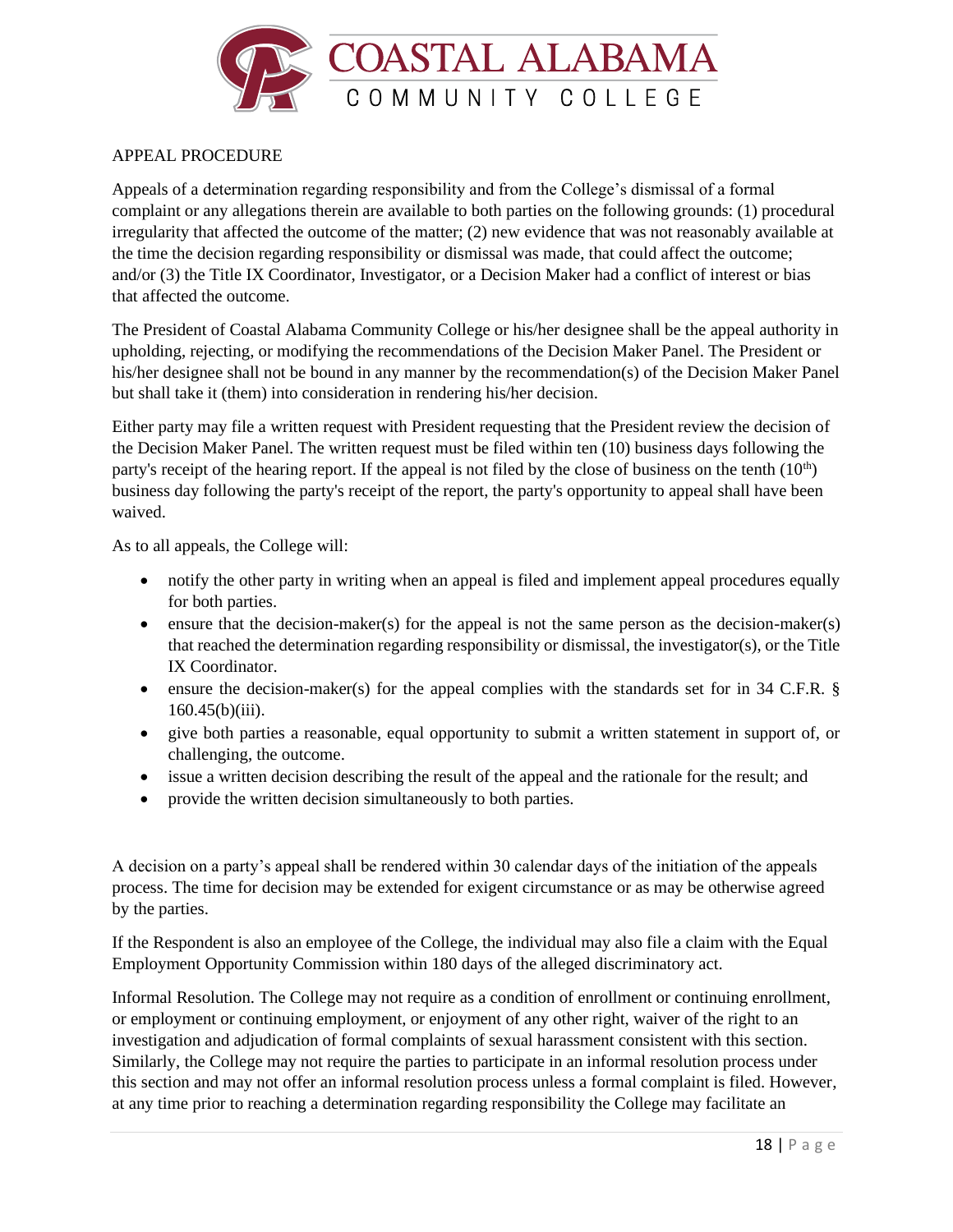

informal resolution process, such as mediation, that does not involve a full investigation and adjudication, provided that the College does the following:

- provides to the parties a written notice disclosing: the allegations, the requirements of the informal resolution process including the circumstances under which it precludes the parties from resuming a formal complaint arising from the same allegations, provided, however, that at any time prior to agreeing to a resolution, any party has the right to withdraw from the informal resolution process and resume the grievance process with respect to the formal complaint, and any consequences resulting from participating in the informal resolution process, including the records that will be maintained or could be shared;
- obtains the parties' voluntary, written consent to the informal resolution process; and
- does not offer or facilitate an informal resolution process to resolve allegations that an employee sexually harassed a student.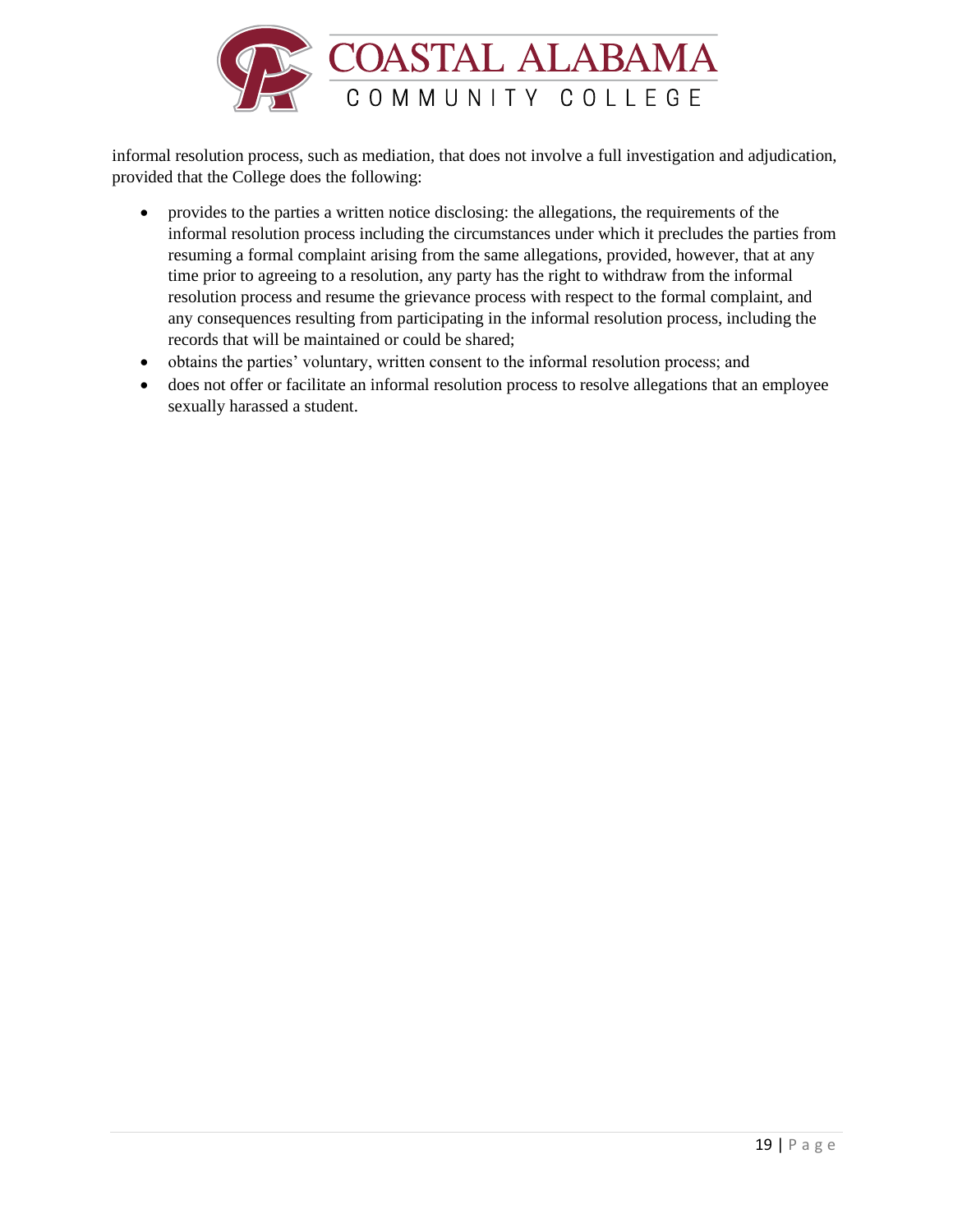

### RETALIATION PROHIBITED

Neither the College nor other person may intimidate, threaten, coerce, or discriminate against any individual for the purpose interfering with any right or privilege secured by Title IX, or because the individual has made a report or complaint, testified, assisted, or participated in any manner an investigation, proceeding, or hearing conducted under this policy. Complaints alleging retaliation may be filed according to the grievance procedures included in the formal complaint process. The College shall keep confidential the identity of any individual who has made a report or filed a formal complaint of sexual harassment, any complainant, any individual who has been reported to be the perpetrator of sex discrimination, any respondent, and any witness except as may be permitted by FERPA statute, 20 U.S.C. 1232g or FERPA regulations, 34 CFR part 99, or as required by law, or to carry out the purposes of 34 CFR part 106, including the conduct of any investigation, hearing, or judicial proceeding arising thereunder.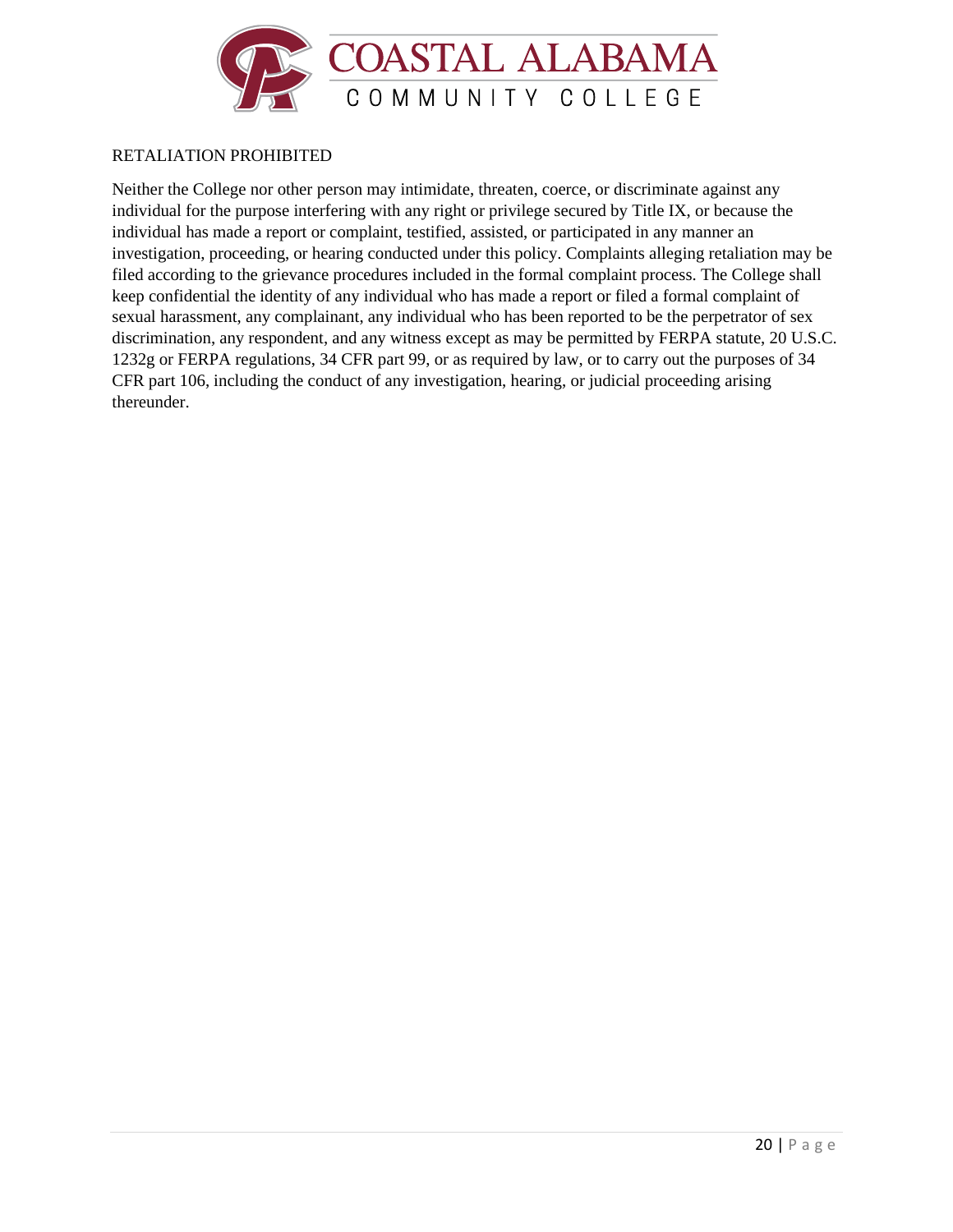

# RANGE OF POSSIBLE SANCTIONS

On final determination of responsibility, the following sanctions may be imposed against a respondent:

Student Respondent:

1. Sanctions for Category 1 Violations:

One or any combination of sanctions, as appropriate:

Administrative Letter of Reprimand-A written letter from the Student Conduct Administrator. The letter may include a sanction or a warning to a student that conduct was inappropriate, and that further misconduct will result in more severe disciplinary action.

Probation- A status between good standing and suspension from the College. It is ordinarily imposed for a period of not less than one semester. It may also include such restrictions as a denial of the opportunity to represent the College as officer or member of a student organization. Future violations may result in additional sanctions

Restitution- Repayment for theft or damage

Fines-Monetary payments for violations

Discretionary Sanctions-Seminars or mentoring, research project or service to the College

Building/Facility Suspension-Suspension from a building or space on campus

2. Sanctions for Category 2 Violations:

Any combination of sanctions for Category 1 Violations, including:

Class Suspension- class suspension is defined as a temporary separation from the college, for one or more semesters. Once suspended, a student is withdrawn from course rolls. The student will not receive credit for those courses and will not be allowed to attend any College-sponsored event or activity.

A student who completes all required sanctions will be welcomed back to the College after the suspension period. Though, sometimes the student's return comes with one or more of the following stipulations:

- Not permitted to live on campus
- Can no longer participate in *(certain activity)*
- Subject to random drug screenings
- Restricted from certain campus areas or buildings

Dismissal- A permanent separation from the College. When dismissed, a student is withdrawn from course rolls and is no longer allowed on ANY campus. Students who are dismissed from campus have a hold place on their account and cannot later enroll.

3. Determining Sanctions: Each student situation will be evaluated individually when considering the following mitigating and aggravating impacts:

- The nature of the violation
- A student's level of involvement in the violation
- Actual harm caused by the behavior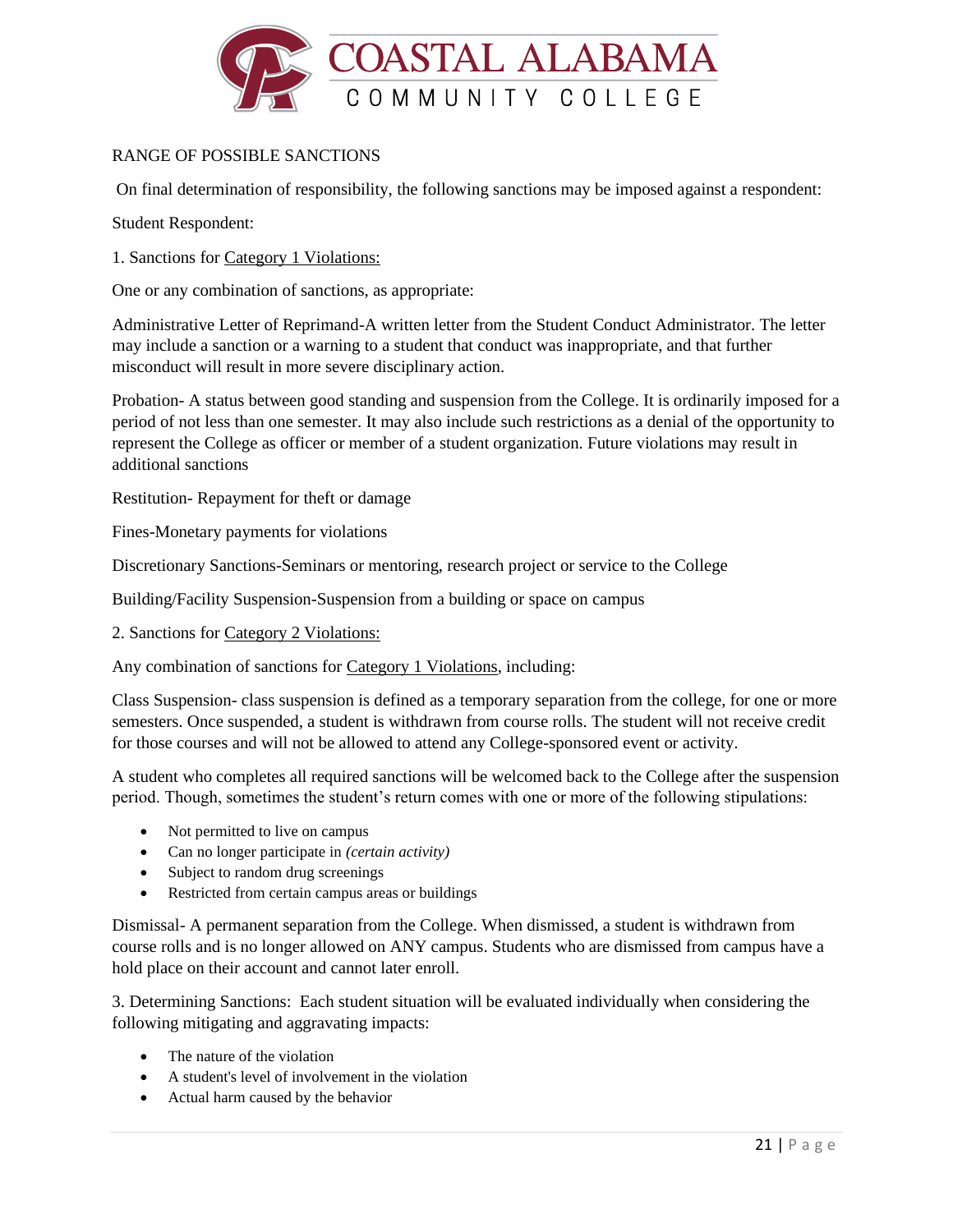

- The potential risk of harm
- The student's intent
- The impact on the campus community
- The severity and pervasiveness of the behavior
- The student's demonstrated understanding and sincere remorse
- The student's level of cooperation and compliance
- The level of success of prior intervention

For Employees:

Human Resources

For Individuals other than employees or student:

Sanctions will be determined by federal, state, local law